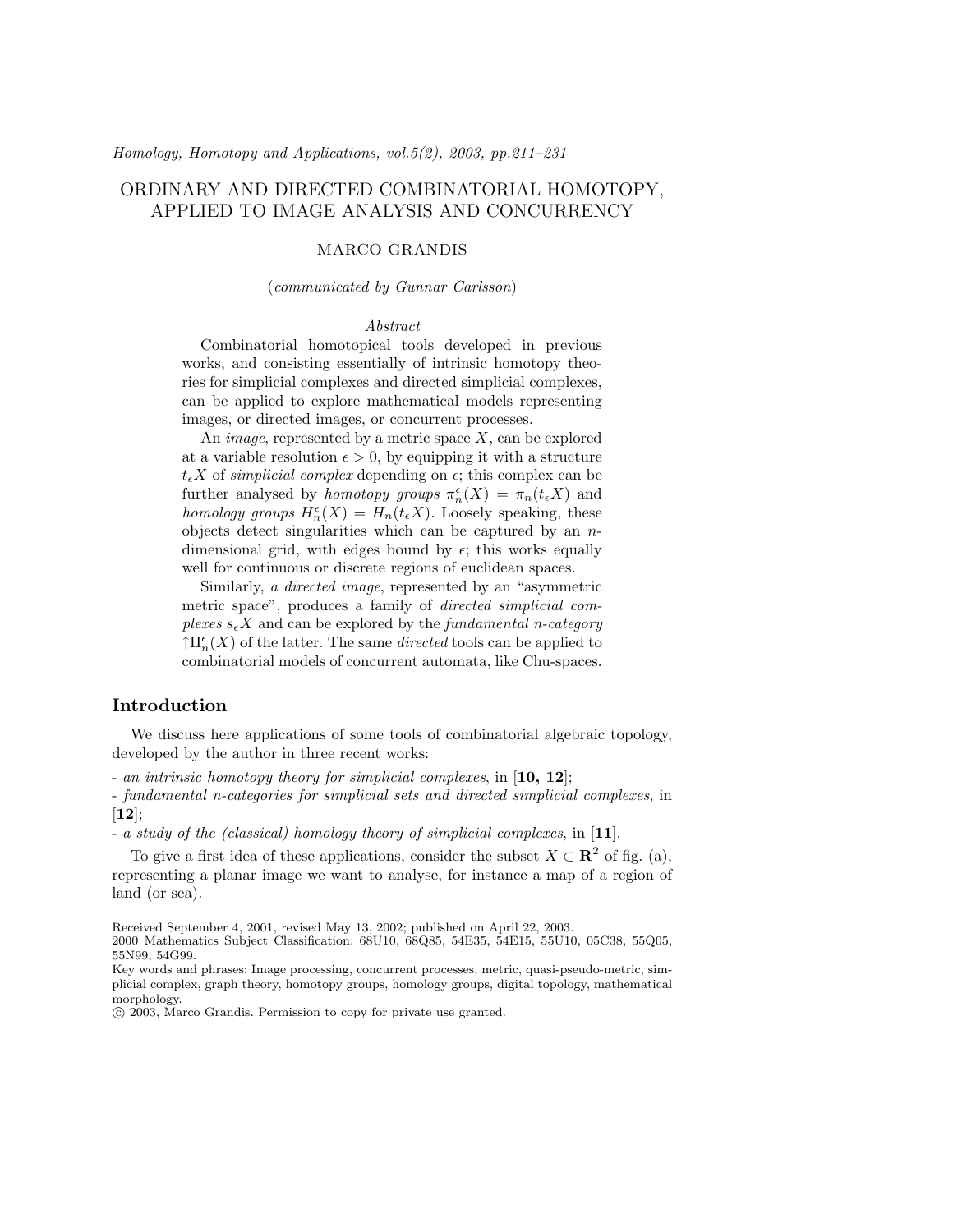

Viewing  $X$  as a topological space, we keep some relevant information, e.g. the fact that X is path-connected, with two "holes"; this can be detected by the usual tools of algebraic topology, homotopy or homology groups. However, we miss all metric information and are not able to distinguish a lake from a puddle (or an island from a pebble). Further, if this "continuous" subspace  $X$  is replaced by its discrete trace  $X' = X \cap (\rho \mathbf{Z} \times \rho \mathbf{Z})$  of fig. (b), scanned at resolution  $\rho = 1/2$ , we miss any topological information:  $X'$  is a discrete space.

It is more useful to view X and X' as metric spaces (we shall generally use the  $\ell_{\infty}$ metric of the plane,  $d(x, y) = \max(|x_1 - y_1|, |x_2 - y_2|)$ , essentially because this is the metric of the categorical product  $\mathbf{R} \times \mathbf{R}$ , cf. Section 4), and explore them at a variable resolution  $\epsilon$  ( $0 \leq \epsilon \leq \infty$ ). This will mean to associate to a metric space X a simplicial complex  $t_{\epsilon}X$  at resolution  $\epsilon$ , whose distinguished parts are the finite subsets  $\xi \subset$ X with diam( $\xi$ )  $\leq$   $\epsilon$ , and study this complex by combinatorial homotopical or homological functors; such functors are based on *paths* formed of finite sequences  $(a_0, \ldots, a_p)$  of points of X, where each pair  $\{a_{i-1}, a_i\}$  is a distinguished subset:  $d(a_{i-1}, a_i) \leq \epsilon$ ; deformations of such paths derive from similar 2-dimensional nets (which depend on distinguished quadruplets).

Thus, the fundamental group  $\pi_1^{\epsilon}(X) = \pi_1(t_{\epsilon}X)$  of the metric space X, at resolution  $\epsilon$ , allows us to distinguish, in fig. (a): two basins at fine resolution  $(0 < \epsilon < 1)$ ; then, one basin for  $1 \leq \epsilon < 3$ ; and finally no relevant basin at coarse resolution  $({\epsilon} \geqslant 3)$ . The finite model X' gives the same results, as soon as  ${\epsilon} \geqslant \rho$ ; while, if  ${\epsilon} < \rho$ , i.e. if the resolution of the analysis is finer than the scanner's, we have a totally disconnected object. Thus, a "very fine" resolution can be of scarce interest and too affected by the plotting procedure or by errors; generally, the whole analysis is of interest, and can be expressed - as above - by some critical values (detecting metric characters of the image) and the value of our homotopical invariant within the intervals they produce.

A more detailed discussion of such applications will be given in Section 4, after a brief introduction of simplicial complexes (Section 1), their directed analogue (Section 2), and the fundamental groupoid or category of such structures (Section 3). We also consider, in Sections 5-7, "directed images", explored by the fundamental category  $\uparrow \Pi_1^{\epsilon}(X)$  of a generalised asymmetric metric space, in the sense of Lawvere [18]. The analysis is similar to that given by Fajstrup - Goubault - Raussen [5] for topological spaces equipped with a local partial order, as continuous models of concurrent processes; in Section 8 we show how our fundamental category can be used to explore directed homotopical properties of combinatorial models of concur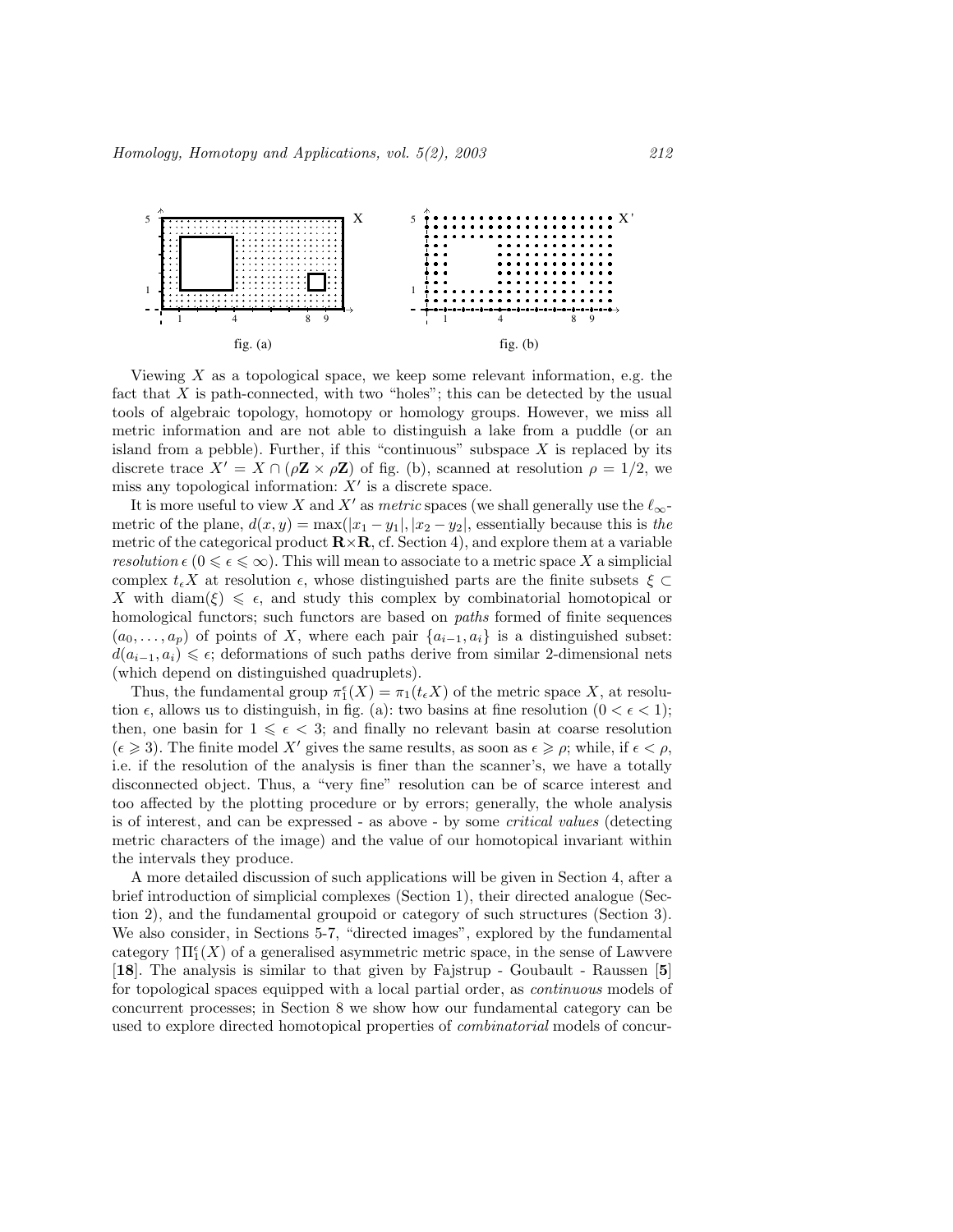rency, like Chu-spaces (cf. Pratt [21] and references therein). Higher dimensional aspects of (non-directed) images can be more easily studied by higher homology groups  $H_n^{\epsilon}(X) = H_n(t_{\epsilon}X)$ , as sketched here in Section 9 (and dealt with in [11]).

Finally, Sections 10 and 11 outline the main devices for computing our invariants: telescopic homotopies, a van Kampen theorem for the combinatorial fundamental groupoid, the Mayer-Vietoris sequence for combinatorial homology groups; such devices are then applied to compute some cases previously discussed (10 (c), (d)). We end by recalling that, for the particular metric space X of fig. (a),  $\pi_1^{\epsilon}(X)$  always coincides with the topological  $\pi_1$  of the closed-spot dilation  $D_{\epsilon}(X)$ , the union of all closed  $\ell_{\infty}$ -discs centred at points of X, with radius  $\epsilon/2$ ; the same holds for X'. This fact, for which we have partial theoretical results not covering the critical values  $\epsilon = 2, 3$ , provides a strong link with "mathematical morphology" ( $D_{\epsilon}$  being a particular "dilation operator", cf. [13]) and with the "size homotopy groups" introduced in [6].

It should be noted that (here, as in [12]) various notions appear in two versions, the directed case versus the symmetric (or reversible) one, as in the opposition category-groupoid; such opposition will often be marked by a prefix,  $\uparrow$  (or "d-") versus ! (or "r-"), affecting the (historically) secondary notion. The term directed is preferred to ordered or oriented, which might be misleading.

Some basic facts of Category Theory will be frequently used (cf.  $[19, 1]$ ). Limits in a category extend cartesian products and projective limits; all of them can be constructed from products and equalisers; when all limits exist, the category is said to be complete. Dually, colimits extend sums and injective limits, and can be constructed from sums and coequalisers; a category having all colimits is cocomplete. Left adjoint functors preserve all the existing colimits, while *right adjoints* preserve limits. The notion of cartesian closed category - having an internal hom linked by adjunction with the cartesian product - is also used.

# 1. Symmetric combinatorial models

We start considering the combinatorial models which we are going to use, first in the symmetric case and then in the directed one (next section).

A simplicial complex, also called here a combinatorial space or c-space, is a set X equipped with a set  $!X \subset \mathcal{P}_f X$  of distinguished finite subsets of X, called *linked* parts (or simplices), which contains the empty subset, contains all singletons and is down closed: if  $\xi$  is linked, any subset  $\xi'$  is so. A morphism of simplicial complexes, or map, or combinatorial mapping  $f: X \to Y$  is a mapping between the underlying sets which preserves the linked sets: if  $\xi$  is linked in X, then  $f(\xi)$  is linked in Y.

As easily seen and well-known, the category  $\mathbf{C}\mathbf{s}$  of combinatorial spaces is complete, cocomplete and cartesian closed  $([4]; [10],$  Section 1). In particular, the plete, cocomplete and cartesian closed ([4]; [10], section 1). In particular, the linked parts of a product  $\prod X_i$  are the finite subsets of all products  $\prod \xi_i$  of linked parts; the exponential  $\text{Hom}(A, Y) = Y^A$  characterised by the exponential law  $\mathbf{Cs}(X \times A, Y) = \mathbf{Cs}(X, Y^A)$ , is given by the set of maps  $\mathbf{Cs}(A, Y)$ , equipped with the structure where a finite subset  $\varphi$  of maps  $f: A \to Y$  is linked whenever, for all The structure where a finite subset  $\varphi$  of maps  $\alpha$  linked in  $A$ ,  $\varphi(\alpha) = \bigcup f(\alpha)$  is linked in Y.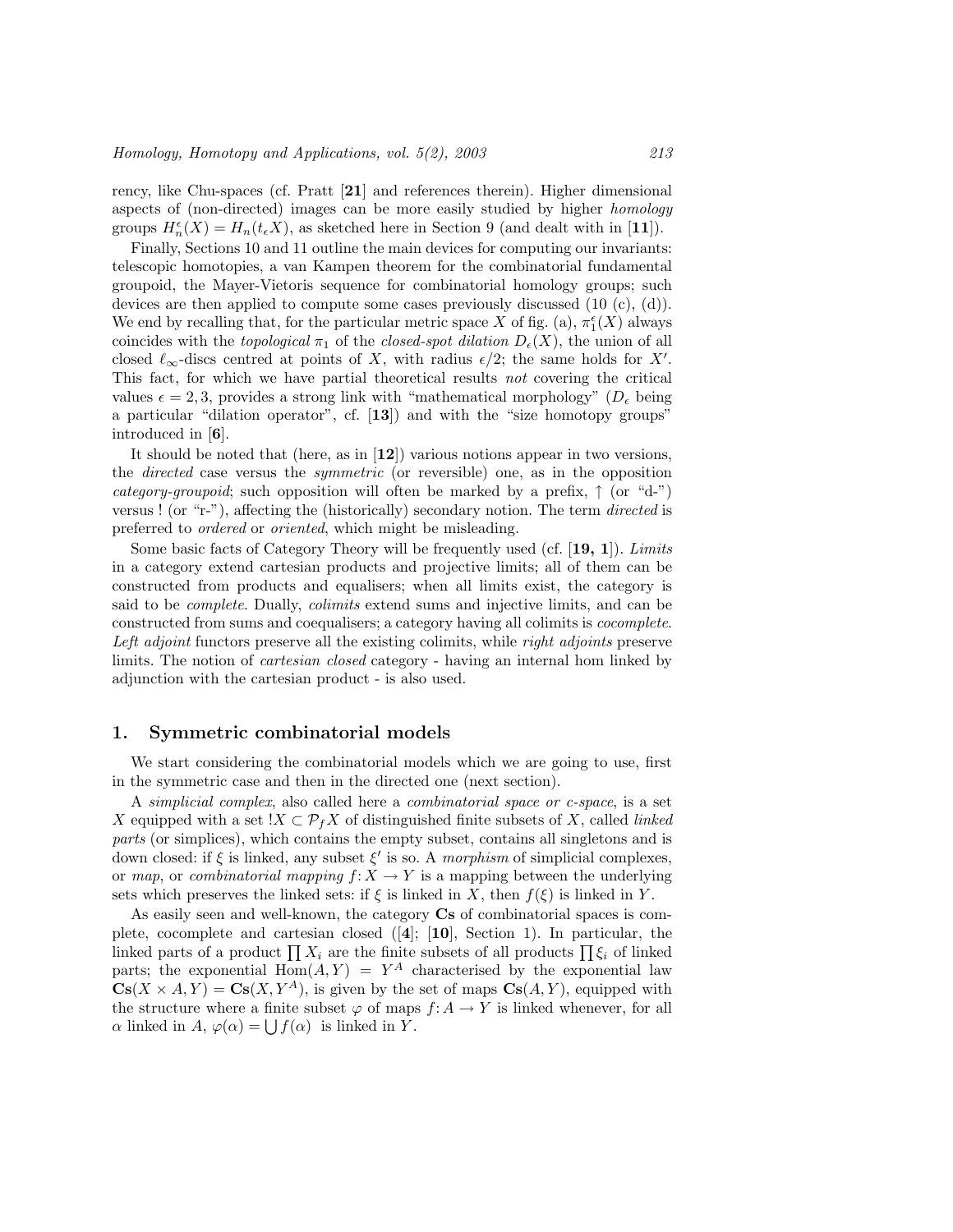The forgetful functor  $|-|: \mathbf{Cs} \rightarrow \mathbf{Set}$  has a left adjoint D and a right adjoint C: the *discrete* structure DS is the finest (smallest) on the set  $S$  (only the empty subset and the singletons are linked), while the chaotic structure CS is the coarsest such (all finite parts are linked). Also D has a left adjoint, the functor

$$
\pi_0: \mathbf{Cs} \to \mathbf{Set}, \qquad \pi_0(X) = |X|/\sim,
$$
\n(1)

produced by the equivalence relation  $\sim$  spanned by  $\{x, x'\} \in \{X\}$ . A non-empty c-space X is said to be *connected* (or path-connected, equivalently) if  $\pi_0(X)$  is a point;  $\pi_0$  is called the functor of *connected components* (or path-components). Any object is the sum of its connected components. (Note that all these properties are simpler and less diversified than for topological spaces.)

A subobject  $X' \prec X$  is a subset equipped with a combinatorial structure making the inclusion  $i: X' \to X$  a map; equivalently,  $X' \subset X$  (this is the usual notion of simplicial subcomplex  $[23]$ . The subobjects of X form a complete lattice, where  $\cap X_i$  (resp.  $\cup X_i$ ) is the intersection (resp. union) of the underlying subsets, with structure ∩ ! $X_i$  (resp.  $\cup$  ! $X_i$ ). More particularly, a (combinatorial) subspace, or regular subobject  $X' \subset X$ , is a subobject with the induced structure: a part of X<sup>'</sup> is linked if and only if it is so in X (it is the initial structure for  $i: X' \to X$ , i.e. the coarsest making  $i$  a map); any intersection or union of subspaces is a subspace. An equivalence relation R in X produces a quotient  $X/R$ , equipped with the finest structure making the projection  $X \to X/R$  a map: a subset of the quotient is linked if and only if it is the image of some linked part of X.

A simpler corpus of models, often used in applications under various equivalent forms, is the category Tol of tolerance sets, equipped with a reflexive and symmetric relation  $x!x'$ ; the maps preserve this relation. Equivalently, one can consider simple reflexive unoriented graphs (as more used in combinatorics), or adjacency relations, symmetric and *anti*-reflexive (as used in digital topology, cf.  $[16, 17]$ ). The forgetful functor  $t: \mathbf{Cs} \to \mathbf{Tol}$  takes the c-space X to the tolerance set over |X|, with  $x!x'$  iff  ${x, x' \in \mathbb{X}}$ . It has a left adjoint d and a right adjoint c; we are more interested in the latter: for a tolerance set  $A$ ,  $cA$  is the coarsest combinatorial space over A inducing the relation ! (a finite subset is linked iff all its pairs are !-related); we shall always *identify a tolerance set A with the combinatorial space cA*. Thus, Tol becomes a full reflective subcategory of Cs, consisting of those c-spaces where a finite subset is linked if and only if all its parts of two elements are so. The embedding c preserves all limits and is closed under subobjects; in particular, a product of tolerance sets, in Cs, is a tolerance set. Note that this embedding of Tol in Cs clashes with the picture of a tolerance set as a graph (which would rather suggest the skeletal embedding  $d$ , where the maximal linked subsets are the linked pairs of points).

Cs is a cartesian closed subcategory of the topos  $\text{!Smp} = \text{Set}^{\text{!}\Delta^{op}}$  of symmetric simplicial sets, or presheaves on the category of positive finite cardinals  $[n] = \{0, ..., n\}$  [12]. The realisation  $C: \mathbf{A} \to \mathbf{C}$ s of cardinals as *codiscrete* combi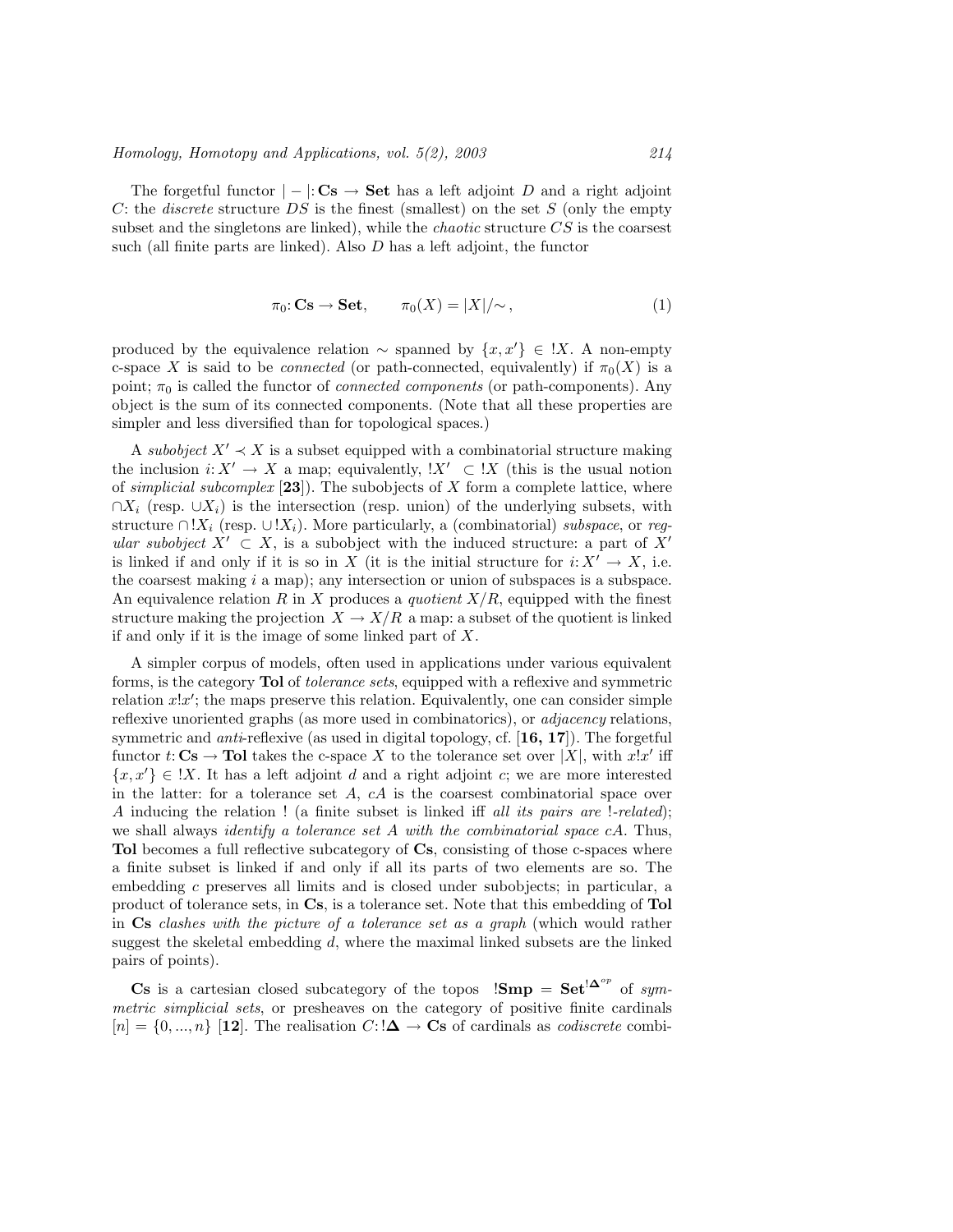natorial spaces (all subsets are linked) yields a canonical embedding

$$
c: \mathbf{Cs} \to \mathbf{Smp}, \qquad (cA)_n = \mathbf{!Smp}(C[n], A), \tag{2}
$$

where  $(cA)_n$  is the set of  $[n]$ -words of A contained in some linked part; c identifies a combinatorial space with a simple symmetric simplicial set: each item is determined by the family of its vertices. Similarly, Tol is the cartesian closed subcategory of simple presheaves, in the topos  $15mp_1$  of 1-truncated symmetric simplicial sets.

The category Cs<sup>∗</sup> of pointed combinatorial spaces is also complete and cocomplete.

#### 2. Directed combinatorial models

There is a parallel world of *directed structures* (studied in [12]), where unoriented graphs are replaced by the oriented ones, distinguished subsets by distinguished sequences, and so on.

A directed simplicial complex, or directed combinatorial space, or d-space, is a set X equipped with a set of linked words  $x = (x_1, \ldots, x_p)$  (finite sequences in X) which: contains the empty sequence, contains all unary words (identified with points of  $X$ ) and is closed under omitting or repeating entries. A morphism, or map, in the category  $\uparrow$ Cs of d-spaces is a mapping which preserves linked words.

Again,  $\uparrow$ Cs has all limits and colimits, and is cartesian closed. Hom $(X, Y) = Y^X$ is the set of maps, with the following directed combinatorial structure:

- a word f in  $\uparrow \mathbf{Cs}(X, Y)$  is linked if, for every word  $g = (g_1, \ldots, g_p)$  obtained by (possibly) repeating terms of f and every linked word  $x = (x_1, \ldots, x_p)$  of X (of the same length), the word  $g(x) = (g_1(x_1), \ldots, g_p(x_p))$  is linked in Y.

Also here we have a much simpler corpus of models: a step set has a step relation (or precedence relation)  $\prec$ , only assumed to be reflexive, and amounts to a simple reflexive directed graph. Their category Stp is again complete, cocomplete and cartesian closed, with  $f \prec g$  whenever  $x \prec x'$  implies  $f(x) \prec g(x')$ .

 $\uparrow$ Cs has a canonical embedding in the presheaf category  $\text{Smp} = \text{Set}^{\Delta^{op}}$  of (ordinary) simplicial sets, as a cartesian closed subcategory; the embedding is produced by the obvious realisation  $o: \Delta \to \uparrow \mathbb{C}$ s of ordinals as d-spaces (the linked words being the increasing ones)

$$
c: \uparrow \mathbf{Cs} \to \mathbf{Smp}, \qquad (cA)_n = \mathbf{Smp}(o[n], A), \tag{3}
$$

which identifies a directed combinatorial space with a *simple* simplicial set. Similarly, **Stp** is the cartesian closed subcategory of simple presheaves, in the topos  $\mathbf{Smp}_1$  of 1-truncated simplicial sets (or reflexive directed graphs).

# 3. Intrinsic homotopy theories for simplicial complexes

The geometric realisation of a simplicial complex is generally of limited interest in the applications considered here (as motivated in Section 11). We use instead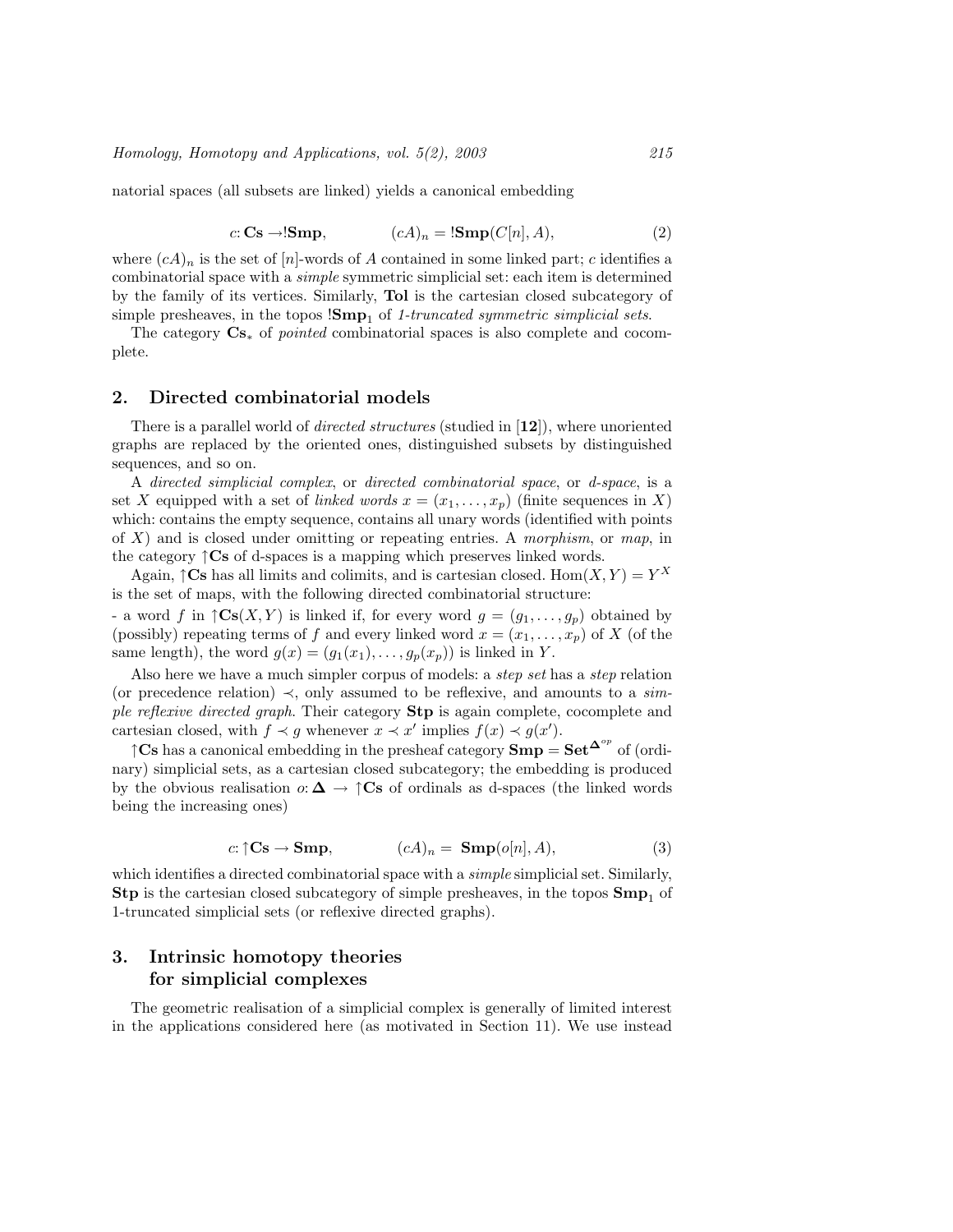intrinsic homotopy and homology tools, partly known and partly developed in [10, 12]; we recall now briefly the construction of the 1-dimensional homotopical tools, only hinting at the higher dimensional ones.

A simplicial complex X has a classical edge-path groupoid  $\mathcal{E}X$  ([23], 3.6), isomorphic to the fundamental groupoid of the geometric realisation. An edge path is a finite non empty sequence  $a = (a_0, \ldots, a_p)$  of points of X, where each pair  ${a_{i-1}, a_i}$  is a linked subset; it goes from  $\partial^- a = a_0$  to  $\partial^+ a = a_p$ . Given a consecutive  $b = (b_0, \ldots, b_q)$ , with  $a_p = b_0$ , their concatenation is  $a + b = (a_0, \ldots, a_p, b_1, \ldots, b_q)$ . We obtain a small *involutive* category  $EX$ , with objects the points of  $X$  and reversion  $-a = (a_p, \ldots, a_0)$ .

Two edge paths  $a, b$  are said to be simply equivalent if they only differ by the repetition of a point, or can be "deformed one into the other along a ternary linked word", i.e. if they can be expressed as below

$$
c + (x, y, z) + d, \t\t c + (x, z) + d, \t\t(4)
$$

(or symmetrically) where c, d are paths and  $(x, y, z)$  is a linked word. The equivalence relation  $\sim$  generated by simple equivalence is a congruence, and the quotient  $\mathcal{E}X =$  $EX/\sim$  is the edge-path groupoid of the simplicial complex X (with inverses  $-[a]$  =  $[-a]$ ).

More generally, an intrinsic homotopy theory for simplicial complexes, with higher homotopy groups and a fundamental groupoid  $\Pi_1 X$  deriving from a path functor  $P: \mathbf{Cs} \to \mathbf{Cs}$ , has been developed in [10]; and  $\Pi_1 X$  is proved to be isomorphic to  $\mathcal{E}X$  ([10], 2.10).

Let us briefly recall this construction. The *integral line*  $\mathbf{Z}$ , or *combinatorial line*, is the set of integers equipped with the tolerance structure of *contiguity, i!j* if  $|i - j| \leq 1$ . A path in X is a morphism  $a: \mathbf{Z} \to X$  of simplicial complexes which is eventually constant at the left and at the right. In other words, it is a sequence  $a = (a_i)_{i \in \mathbf{Z}}$  whose subsets  $\{a_{i-1}, a_i\}$  are linked in X, which moreover admits a support  $\rho = [\rho^-, \rho^+]$ , i.e. a finite integral interval such that  $a_i$  is constant for  $i \leq \rho^$ as well as for  $i \geq \rho^+$  (a amounts thus to an edge path with "unspecified" support). The faces of the path a, or endpoints, are the points where it stabilises:  $\partial^- a = a(\rho^-)$ and  $\partial^+ a = a(\rho^+).$ 

The path object  $PX \subset X^{\mathbf{Z}}$  is the set of paths in X, with the c-structure induced by the exponential  $X^{\mathbf{Z}}$ ; explicitly, this means that a finite subset  $\alpha$  of paths  $a: \mathbf{Z} \to X$ is linked if and only if all the subsets  $\alpha({i - 1, i}) = \bigcup_{a \in \alpha} {\alpha_{i-1}, \alpha_i}$  are linked in X. The mappings  $\partial^-$ ,  $\partial^+$ :  $PX \to X$  are combinatorial.

A homotopy  $\varphi: f \to g: X \to Y$  is a map  $\varphi: X \to PY$  such that  $\partial^-\varphi = f$ ,  $\partial^+\varphi = g$ . The fundamental groupoid  $\Pi_1 X$  is now defined by equivalence classes of paths, modulo homotopy with fixed endpoints.

One should note that in Cs there is no standard interval, nor cylinder functor (the endofunctor P has no left adjoint, since it only preserves finite products). Similarly, there is no standard circle on which all loops might be parametrised, but rather a system of k-point combinatorial circles  $C_k$  ( $k \geq 3$ ), such that each loop can be parametrised on a (sufficiently large) circle of this family; namely,  $C_k = \mathbf{Z}/\equiv_k$  is the quotient c-space of the integral line up to the congruence modulo  $k$ , a c-space formed by the vertices of a  $k$ -gon with distinguished parts contained in contiguous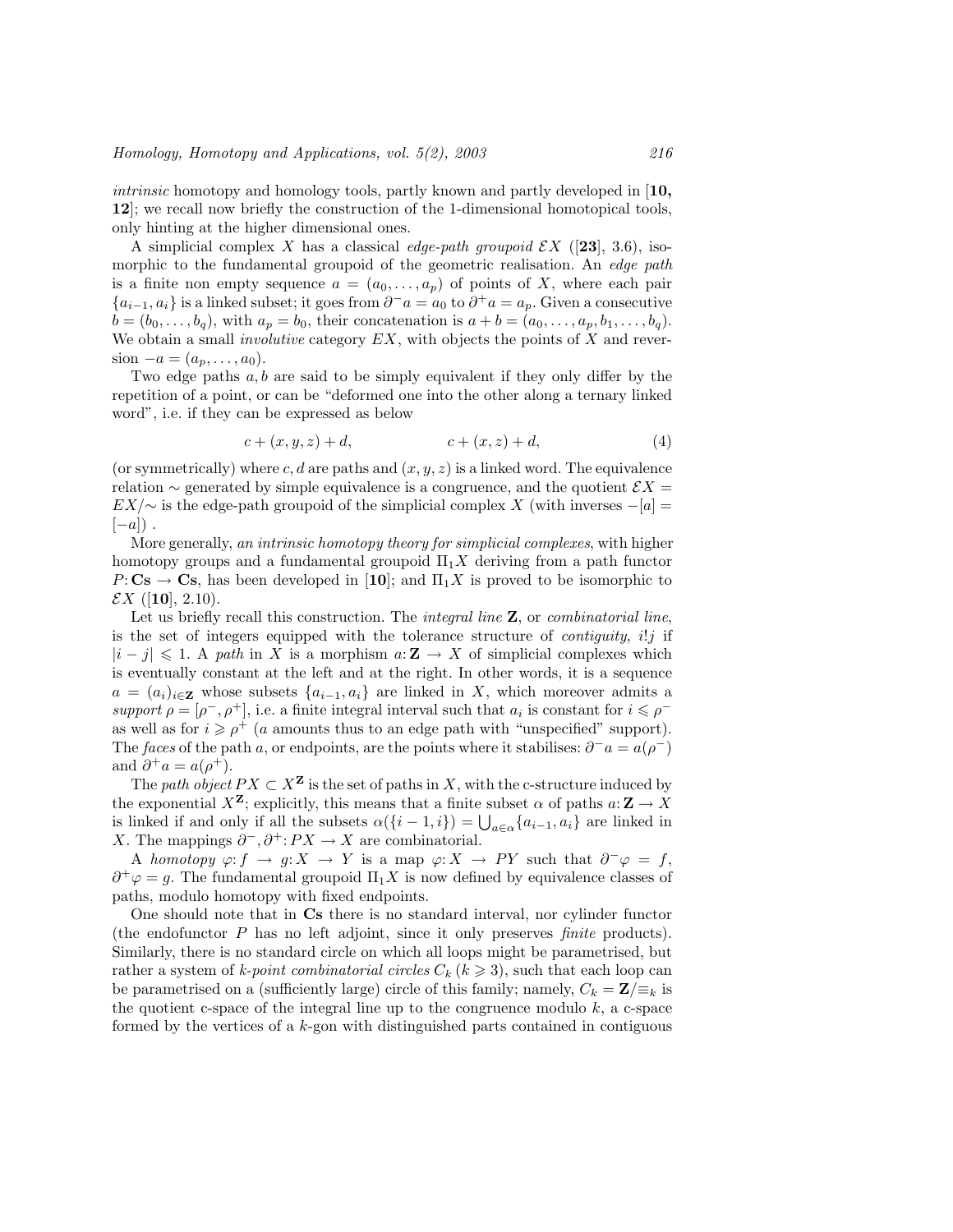pairs. (All  $C_k$  are tolerance sets, except  $C_3$ : its three points are pairwise linked, yet the total subset is not distinguished).

Even more generally, higher fundamental groupoids for symmetric simplicial sets have been introduced in [12], and proved to be left adjoint to higher symmetric nerves  $M_n: n-\mathbf{Gpd} \to \mathbf{Smp}$ ; thus, each functor  $\Pi_n: \mathbf{Smp} \to n-\mathbf{Gpd}$  preserves all colimits, a strong van Kampen property. But these results will not be used here.

The directed case is similar. Let  $X$  be a *directed* simplicial complex; in an *edge* path  $a = (a_0, \ldots, a_p)$ , each pair  $(a_{i-1}, a_i)$  is a linked word; concatenation and equivalence are defined as above, but there is no reversion, so that we obtain an edge-path category  $\uparrow \mathcal{E} X = \uparrow E X/\sim$ . A directed homotopy theory for simplicial sets has been studied in [12]. It has *fundamental n-categories*  $\prod_n X$ , left adjoint to higher nerves  $N_n: n-\mathbf{Cat}$  → **Smp**. The functor of directed paths  $\uparrow PX \subset X^{\uparrow \mathbf{Z}}$  derives from the *directed integral line*  $\mathcal{Z}$  with the precedence relation of *consecutivity*,  $i \prec j$  if  $0 \leq j - i \leq 1$ . The k-point directed circle  $\mathcal{C}_k = (\mathcal{I} \mathbf{Z})/\equiv_k (k \geq 3)$  is the quotient d-space; it is always a step set, with the induced precedence relation  $([i] \prec [i], [i+1])$ .

# 4. Image analysis and combinatorial homotopy

An image will be modelled by a metric space, generally a subspace of some  $\mathbb{R}^n$ . For general reasons which will - in part - appear below, a metric will be allowed to take values in  $[0, \infty]$  and not assumed to be *definite positive* (so that the axioms reduce to:  $d(x, x) = 0$ ,  $d(x, y) + d(y, z) \ge d(x, z)$ ,  $d(x, y) = d(y, x)$ . These objects form the category Mtr of (generalised) metric spaces and weak contractions, which is complete and cocomplete (essentially, because  $\infty$  is allowed).

A metric space X has a family of combinatorial structures  $t_{\epsilon}X$ , at resolution  $\epsilon \in [0,\infty]$ , where a finite subset  $\xi \subset X$  is linked iff its points satisfy the condition  $d(x, x') \leq \epsilon$ ; in other words,  $t_{\epsilon} X$  is a tolerance set, defined by the relation  $x!x'$  iff  $d(x, x') \leq \epsilon$ . We have thus a family of forgetful functors  $t_{\epsilon}$ : **Mtr**  $\rightarrow$  **Tol**  $\subset$  **Cs**; the case  $\epsilon = \infty$  gives the chaotic tolerance structure, while  $\epsilon = 0$  gives the equivalence relation  $d(x, x') = 0$  associated to the generalised metric (the discrete structure on  $X$ , if  $d$  is definite positive).

In a is defined positive).<br>In Mtr, a product  $\prod X_i$  has the  $\ell_{\infty}$ -metric, given by the least upper bound  $d(\mathbf{x}, \mathbf{y}) = \sup_i d_i(x_i, y_i)$ ; in other words, this precise metric must be used if we want to "assess" a mapping with values in a product by its components:  $f: Z \to \prod X_i$  is a weak contraction if and only if all its components  $f_i: Z \to X_i$  are so.

The functors  $t_{\epsilon}$ : Mtr  $\rightarrow$  Cs preserve all limits. Unless differently stated, the real line **R** has the standard metric and the tolerance structure  $t_1$ **R**, with  $x!x'$  iff  $|x - x'| \leq 1$ ; the integral line **Z** (Section 3) has the induced structure. The real n-space  $\mathbb{R}^n$  has the product structure, defined by the  $\ell_{\infty}$ -metric max<sub>i</sub>  $|x_i - y_i|$ ; its *n*-space **R**<sup> $\cdot$ </sup> has the product structure, defined by the  $\epsilon_{\infty}$ -metric max<sub>i</sub> linked parts are the finite subsets of elementary cubes  $\prod_i [x_i, x_i + 1]$ .

An edge-path in the metric simplicial complex  $t_i X$  is a finite sequence of points  $(x_0, \ldots, x_n)$  with  $d(x_{i-1}, x_i) \leq \epsilon$   $(i = 1, \ldots, p)$ . The homotopy theory of simplicial complexes produces thus, for a pointed metric space X and for each  $\epsilon \geqslant 0$ , a fundamental group at resolution  $\epsilon$ ,  $\pi_1^{\epsilon}(X) = \pi_1(t_{\epsilon}X)$  (which, of course, does not depend on the base point if X is  $\epsilon$ -path connected). To explain its interest, we state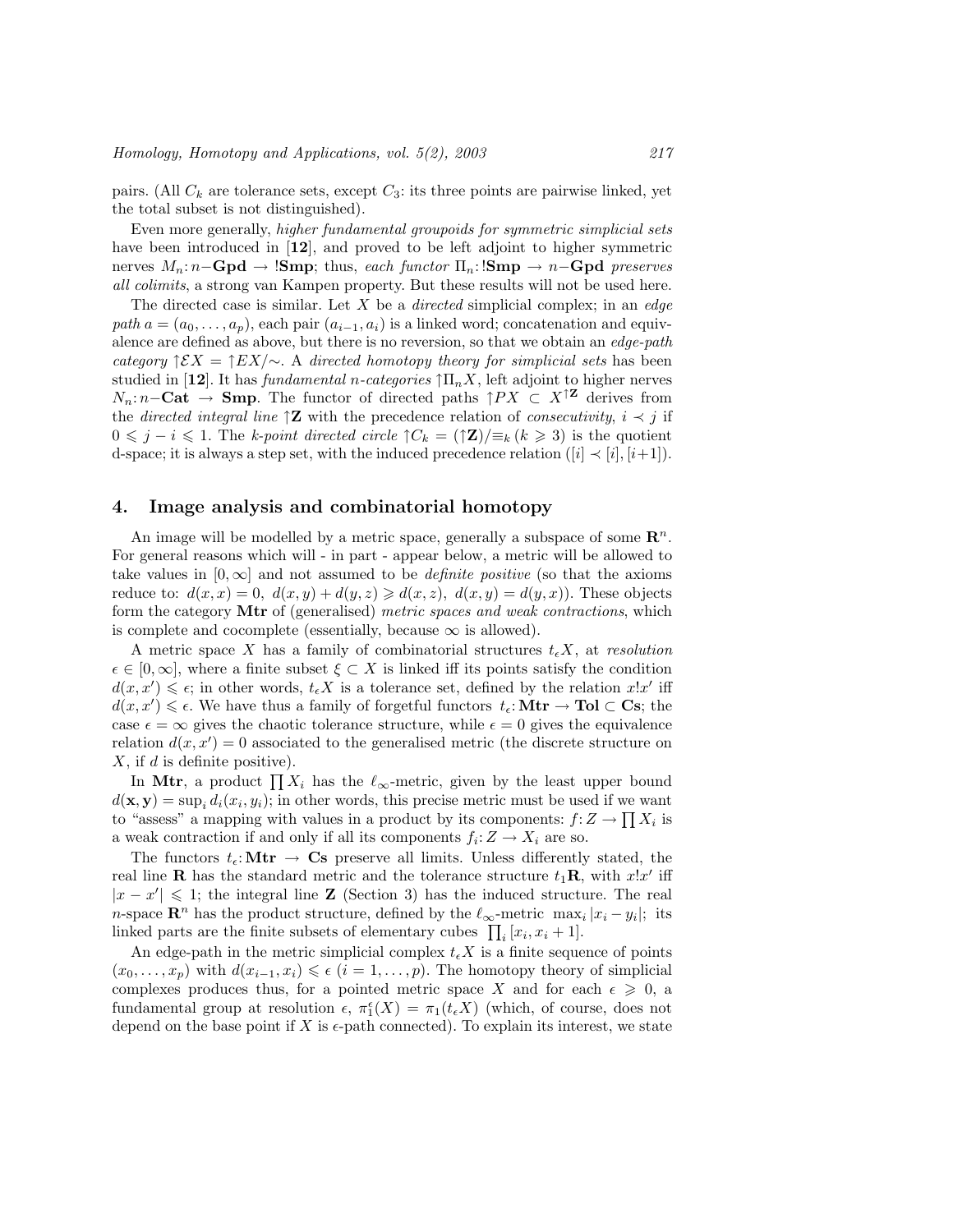here some results, proved in Section 10 (c) by means of a van Kampen theorem and a study of "telescopic homotopies" (other computations can be found in [Gr1], Section 7).

The  $\ell_{\infty}$ -metric space  $X \subset \mathbf{R}^2$  represented below

X = T \ Y T = [0, 11] × [0, 5], Y = A ∪ B ∪ C, A = ]1, 4[×]1, 4[, B = [4, 8]×]1, 2[, C = ]8, 10[×]1, 3[, (5) 5 X <sup>2</sup><sup>A</sup> 1 B C 1 4 8 10 fig. (c)

is  $\epsilon$ -path connected as soon as  $\epsilon > 0$ , but its fundamental group  $\pi_1^{\epsilon}(X)$  at resolution  $\epsilon$  varies with the latter, as follows ( $\mathbf{Z} \cdot \mathbf{Z}$  denotes the free group on two generators)

| <b>Z</b> $(0 < \epsilon < 1),$ | <b>Z</b> * <b>Z</b> $(1 \leq \epsilon < 2),$ | <b>Z</b> * <b>Z</b> $(0 \leq \epsilon < 3),$ | <b>Z</b> * <b>Z</b> $(1 \leq \epsilon < 2),$ | <b>Z</b> * <b>Z</b> $(0 \leq \epsilon < 3),$ | <b>Z</b> * <b>Z</b> $(1 \leq \epsilon < 2),$ | <b>Z</b> * <b>Z</b> $(1 \leq \epsilon < 3),$ | <b>Z</b> * <b>Z</b> $(1 \leq \epsilon < 3),$ | <b>Z</b> * <b>Z</b> $(1 \leq \epsilon < 3),$ | <b>Z</b> * <b>Z</b> $(1 \leq \epsilon < 3),$ | <b>Z</b> * <b>Z</b> $(1 \leq \epsilon < 3),$ | <b>Z</b> * <b>Z</b> $(1 \leq \epsilon < 3),$ | <b>Z</b> * <b>Z</b> $(1 \leq \epsilon < 3),$ | <b>Z</b> * <b>Z</b> $(1 \leq \epsilon < 3),$ | <b>Z</b> * <b>Z</b> $(1 \leq \epsilon < 3),$ | <b>Z</b> * <b>Z</b> $(1 \leq \epsilon < 3),$ | <b>Z</b> * <b>Z</b> $(1 \leq \epsilon < 3),$ | <b>Z</b> * <b>Z</b> $(1 \leq \epsilon < 3),$ | <b>Z</b> * <b>Z</b> $(1 \leq \epsilon < 3),$ | <b>Z</b> * <b>Z</b> $(1 \leq \epsilon < 3),$ | <b>Z</b> * <b>Z</b> $(1 \leq \epsilon < 3),$ | <b>Z</b> * <b>Z</b> $(1 \leq \epsilon < 3$ |
|--------------------------------|----------------------------------------------|----------------------------------------------|----------------------------------------------|----------------------------------------------|----------------------------------------------|----------------------------------------------|----------------------------------------------|----------------------------------------------|----------------------------------------------|----------------------------------------------|----------------------------------------------|----------------------------------------------|----------------------------------------------|----------------------------------------------|----------------------------------------------|----------------------------------------------|----------------------------------------------|----------------------------------------------|----------------------------------------------|----------------------------------------------|--------------------------------------------|
|--------------------------------|----------------------------------------------|----------------------------------------------|----------------------------------------------|----------------------------------------------|----------------------------------------------|----------------------------------------------|----------------------------------------------|----------------------------------------------|----------------------------------------------|----------------------------------------------|----------------------------------------------|----------------------------------------------|----------------------------------------------|----------------------------------------------|----------------------------------------------|----------------------------------------------|----------------------------------------------|----------------------------------------------|----------------------------------------------|----------------------------------------------|--------------------------------------------|

It detects thus: one hole (corresponding to Y) at resolution  $0 < \epsilon < 1$ ; two holes (corresponding to A and C) for  $1 \leq \epsilon < 2$  (when B can be jumped over by paths); one hole again (corresponding to A) at resolution  $2 \leq \epsilon < 3$ ; and a simply connected object at resolution  $\epsilon \geq 3$ . We can therefore distinguish among: one single basin (or island) Y; or two basins  $A, C$  connected by a bridgeable channel (two islands connected by an isthmus); or one basin A with a negligible appendix; or no relevant basin at all. Of course, the choice of the resolution(s) of interest might be dictated by the application (e.g., what threshold we want to fix for a lake or an island); but again, the whole analysis is of interest and the *critical values* of its variation  $(1, 2, 3)$ 3) detect relevant metric aspects of the configuration. (For critical values, see [10], Section 7).

It is also of interest for computer graphics and image processing that our analysis of the object above can be given much in the same way on a finite digital model, as one can get from a scanning procedure at a fixed resolution  $\rho$  small with respect to the dimensions of our object. Take, for instance, the trace of  $X$  on a lattice  $L_{\rho} = \rho \mathbf{Z} \times \rho \mathbf{Z} = \{(\rho i, \rho j) \mid i, j \in \mathbf{Z}\}\$ at resolution  $\rho = k^{-1}$ , for an integer  $k \geqslant 2$ (as in figure (b) of the Introduction). The metric space  $X' = X \cap L_{\rho}$  is totally disconnected at resolution  $\epsilon < \rho$ ; it is  $\epsilon$ -path connected for  $\epsilon \ge \rho$ , where the group  $\pi_1^{\epsilon}$  gives the same results as above.

(For  $\rho = 1$ , all this is still true, but the first case in (6) is empty. If  $\rho^{-1}$  is not an integer, the previous results have a marginal variation, due to the interference of  $L_{\rho}$  with the boundary of X in  $\mathbb{R}^2$ . However, this effect is rather artificial, due to a hybrid definition of  $X'$  as the discrete trace of a given "continuous space". Naturally, as well as practically, we should rather start from an explicit description of  $X'$  in terms of points of the grid, as one would get from a scanner.)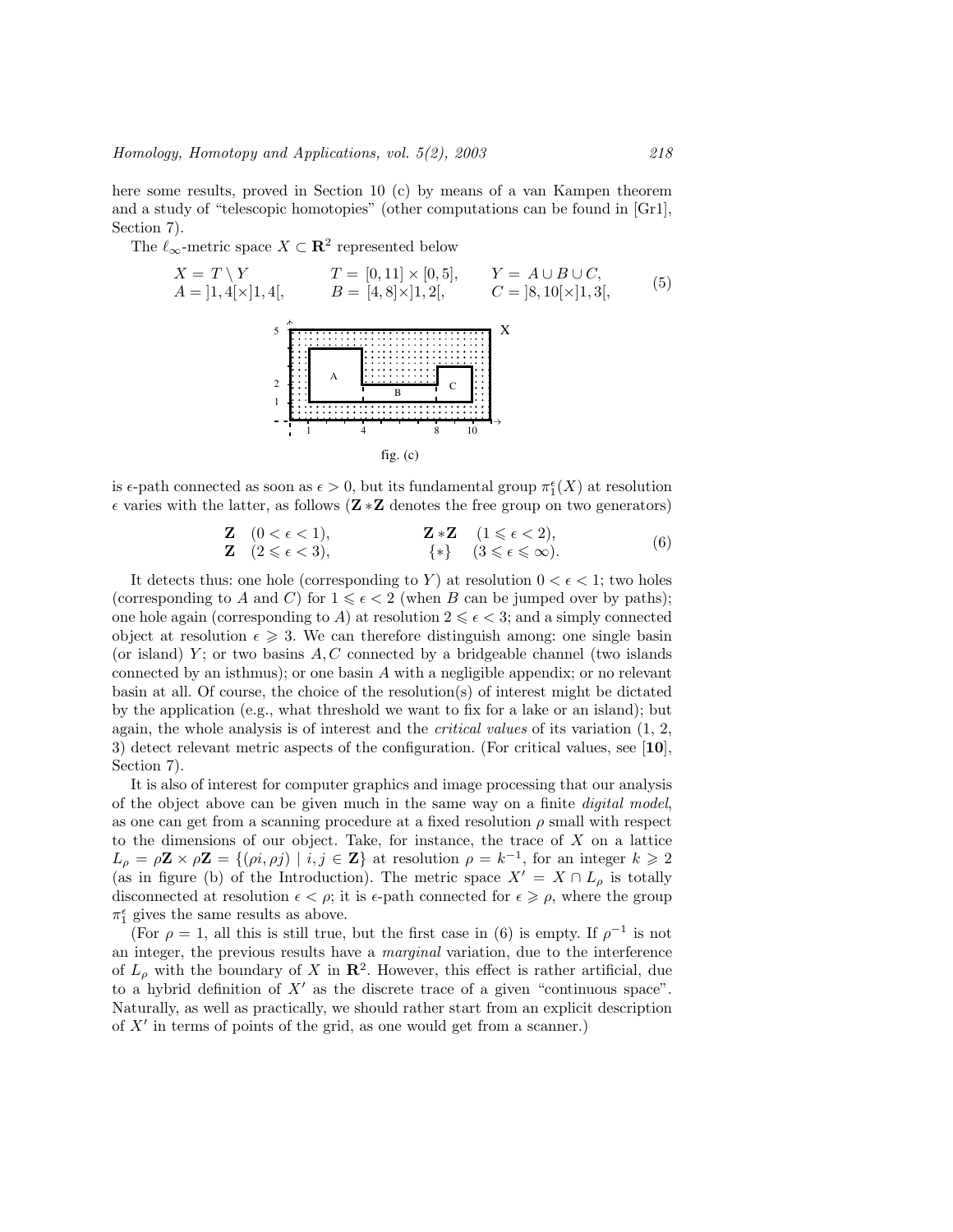Similarly, figure (d) (resp. (e)), a metric subspace of  $\mathbb{R}^2$ , is viewed by the fundamental  $\epsilon$ -group as a circle (resp. a "figure 8") at resolution  $1 \leq \epsilon < 8$ , then as a trivial object



while both figures (f), (g), are analysed as a circle for  $1 \leq \epsilon < 2$ , and a "figure 8" for  $2 \leq \epsilon < 8$ , showing how a small resolution is sensitive to "errors"



Finally, let us note that the euclidean  $\ell_2$ -metric of the plane, being invariant by rotation, might seem to be more adequate for the present applications. This is not necessarily true, since a scanning procedure can introduce privileged directions, as above. Computation of fundamental groups is easier in the  $\ell_\infty\text{-metric},$  where one can take full advantage of cartesian products, yet also possible in the  $\ell_p$ -metrics (cf.  $[10]$ , 7.4-5).

### 5. Directed images

We study now, in the next three sections, some applications of the fundamental category  $\int \Pi_1 X$  of a directed simplicial complex (Section 3, here; [12]) to the analysis of "directed images". (In  $[12]$ , 4.5, there was a brief hint at such problems, based on step metric spaces; the present approach is somewhat different and more adequate, as remarked at the end of Section 7).

A directed image will be modelled by a generalised, asymmetric metric space in the sense of Lawvere  $[18]$ , also called here a *directed metric space*, or *d-metric space*. It is a set X equipped with a d-metric  $\delta: X \times X \to [0, \infty]$ , satisfying the axioms

$$
\delta(x, x) = 0, \qquad \qquad \delta(x, y) + \delta(y, z) \geq \delta(x, z). \tag{7}
$$

(If the value  $\infty$  is forbidden, this notion is often called a *quasi-pseudo-metric*, as in [15]; but including  $\infty$  has various structural advantages, e.g. the existence of all limits and colimits. This structure is very natural: as motivated in [18], it amounts to a small category enriched over a special monoidal category, with objects  $t \in [0, \infty]$ , arrows  $t \geq t'$  and tensor product  $t + t'$ ;  $d(x, y)$  is then the enriched hom of X and the axioms above correspond to assigning units and composition; weak contractions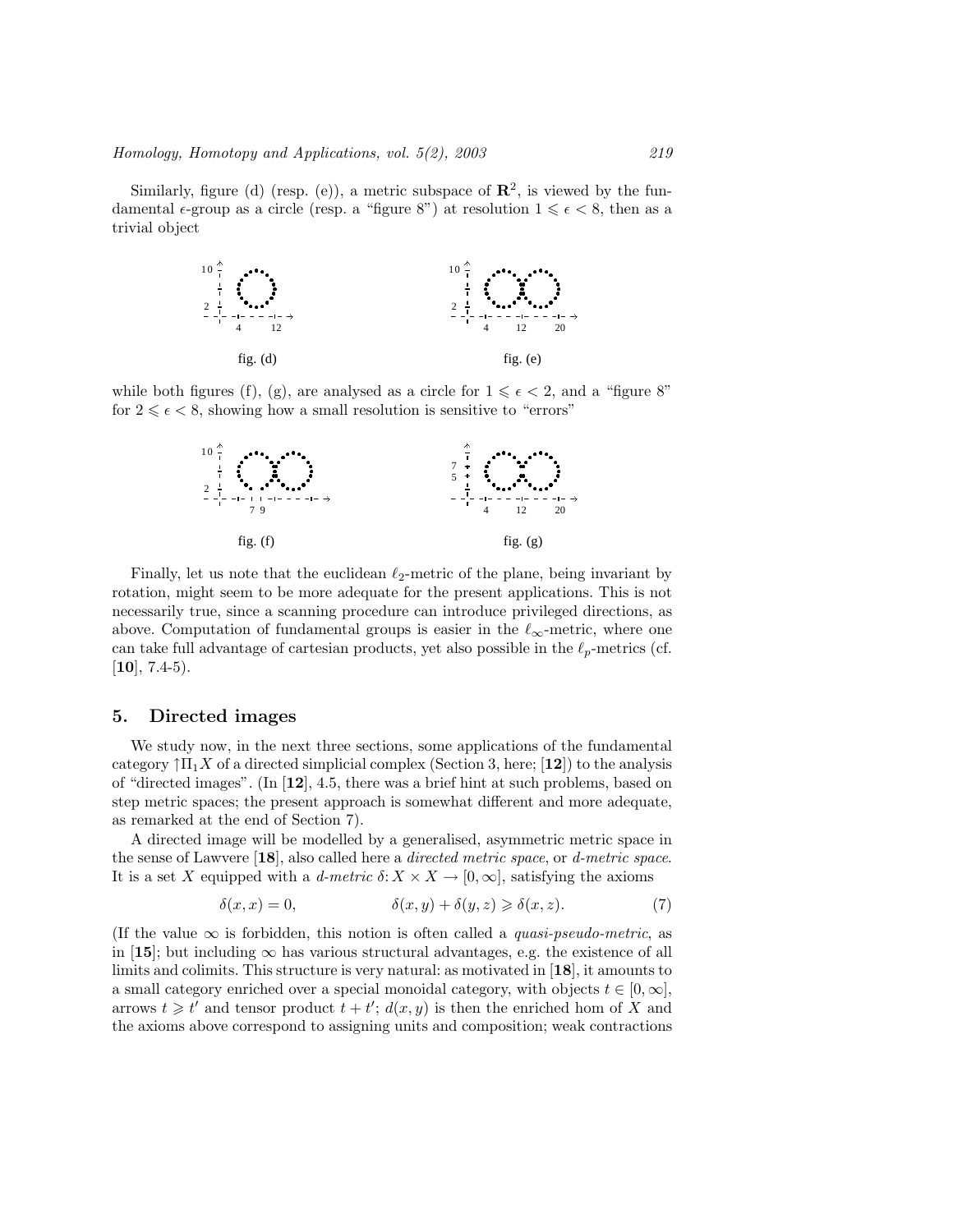amount to enriched functors. Within the theory of enriched categories, the interest of all this comes from the links between profunctors and Cauchy completion, cf.  $[18]$ .)

Taking as morphisms, again, the weak contractions, the category  $\uparrow$ Mtr of these d-metric spaces has canonical functors

$$
s_{\epsilon} : \uparrow \mathbf{Mtr} \to \mathbf{Stp} \subset \uparrow \mathbf{Cs},
$$
  
\n
$$
s_{\epsilon}(X, \delta) = (X, \prec_{\epsilon}),
$$
  
\n
$$
x \prec_{\epsilon} x' \iff \delta(x, x') \leq \epsilon.
$$
  
\n(8)

Again, a product in  $\uparrow$ **Mtr** has the  $\ell_{\infty}$  d-metric  $\delta(\mathbf{x}, \mathbf{y}) = \sup_{i} \delta_i(x_i, y_i)$ , and the functors  $s_{\epsilon}$ : ↑Mtr  $\rightarrow$  ↑Cs preserve all limits. A path in the d-metric step set  $s_{\epsilon}X$  is based on a finite sequence of points  $(x_0, \ldots, x_p)$  with  $x_{i-1} \prec_{\epsilon} x_i$ , i.e.  $\delta(x_{i-1}, x_i) \leq \epsilon$ for  $i = 1, \ldots, p$ . The fundamental category of a d-metric space, at resolution  $\epsilon$ , is  $\uparrow \Pi_1^{\epsilon}(X) = \uparrow \Pi_1(s_{\epsilon}X).$ 

A d-metric space can have non-reversible paths (detecting streams) and nonreversible loops (detecting vortices). Consider for instance the directed real circle  $\uparrow$ S<sup>1</sup>, with d-metric  $\delta(x, x')$  equal to the length of the counter-clockwise arc from x to x'. Then, at any point x, the fundamental monoid  $\uparrow \pi_1^{\epsilon}(X,x) = \uparrow \Pi_1^{\epsilon}(X)(x,x)$  is isomorphic to the additive monoid N for  $\epsilon < \pi$ , and trivial otherwise. (The k-point directed circle  $\uparrow C_k$  defined at the end of Section 3 can be embedded as a regular *k*-gon in  $s_{\epsilon}(\uparrow \mathbf{S}^1)$ , with  $\epsilon = 2\pi/n$ .)

From a practical point of view, a d-metric on a directed image may be not easy to define and visualise, directly. This is why we prefer to derive it, either from a preordered metric space (Section 6) or - more generally - from a step metric space (Section 7).

#### 6. Preordered images

Directed images of a simple type can be represented by a preordered metric space  $X = (X, d, \leqslant)$ . Their category pMtr (with monotone weak contractions) will be embedded in d-metric spaces, whence - at a given resolution  $\epsilon < \infty$  - in step sets

$$
U: pMtr \to \uparrow Mtr, \qquad (X, d, \leq) \mapsto (X, \delta),
$$
  
\n
$$
\delta(x, x') = d(x, x') \text{ if } x \leq x', \quad \delta(x, x') = \infty, \text{ otherwise;}
$$
  
\n
$$
s_{\epsilon}: pMtr \to \textbf{Stp}, \qquad x \prec_{\epsilon} x' \iff (x \leq x' \text{ and } d(x, x') \leq \epsilon).
$$
  
\n(9)

(Note that directed images with vortices cannot be represented in this way, since it is easy to see that in  $s_{\epsilon}X$  each loop is reversible; note also that  $s_{\infty}UX$  is a chaotic step set, independently of the relation  $\leq$ ; we shall generally omit this case.) Such embeddings are not full - as we miss structural information - but preserve all limits. The fundamental category of a preordered metric space, at resolution  $\epsilon$ , will thus be  $\uparrow \Pi_1^{\epsilon}(X) = \uparrow \Pi_1(s_{\epsilon}X).$ 

Now,  $\uparrow \mathbf{R}$  will denote the *real d-line*, with the standard metric and the standard order, the derived d-metric and (also) the derived step-structure  $s_1(\uparrow \mathbf{R})$ :  $x \leq 1$  x' iff  $0 \leq x'-x \leq 1$  (the integral d-line  $\uparrow$ **Z** has the induced structures). The real d-space  $\uparrow \mathbb{R}^n$  has the product structure, defined by the product order and the  $\ell_{\infty}$ -metric; linked words are monotone and contained in an elementary cube  $\prod_i [x_i, x_i + 1]$ . The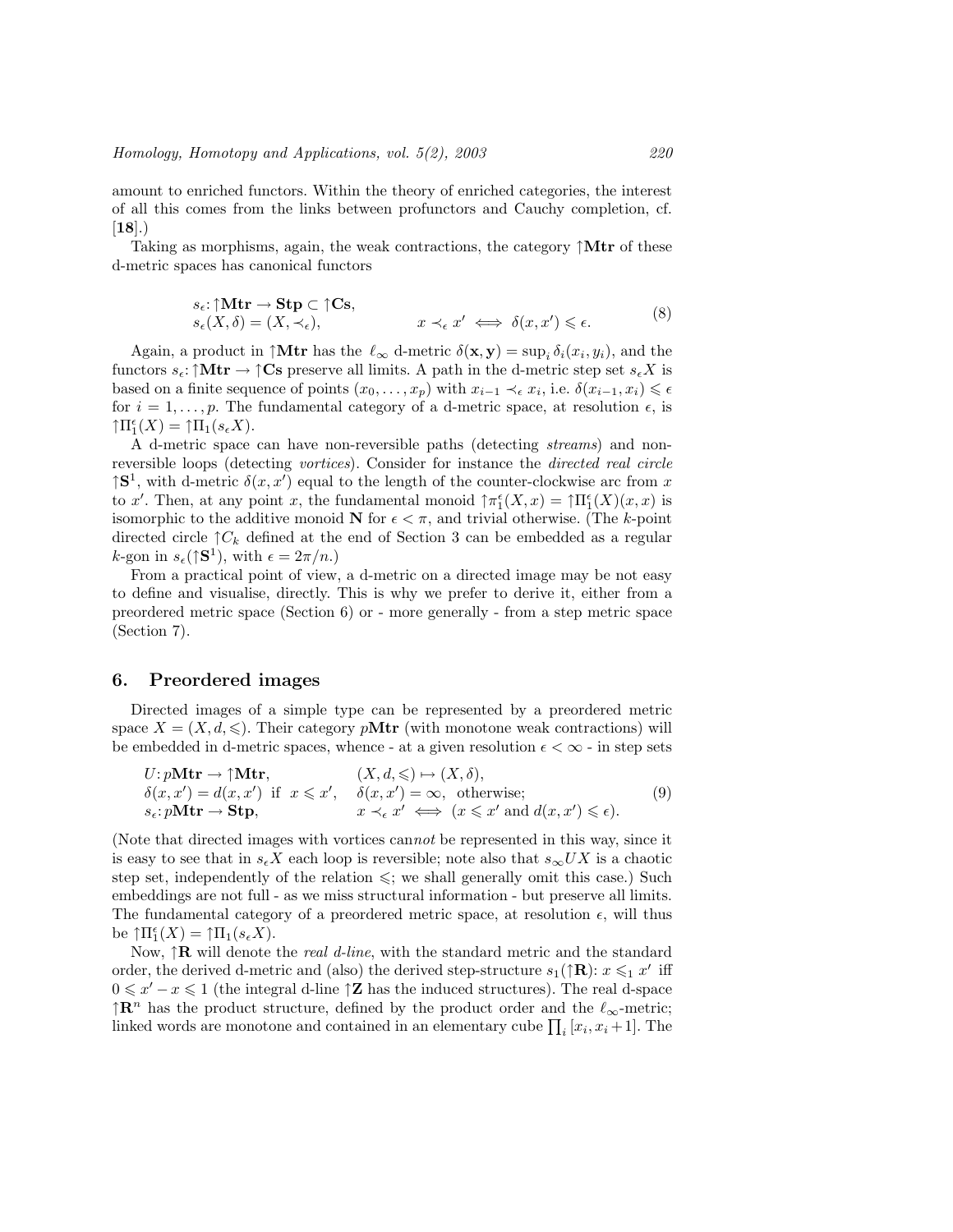lattice operations  $\vee, \wedge: \uparrow \mathbb{R}^2 \to \uparrow \mathbb{R}$  (max, min) are monotone weak contractions for the  $\ell_{\infty}$  d-metrics, and step maps for all structures  $s_{\epsilon}$ ; the same holds for translations, but not for sum, opposite and product.

Let us consider again the  $\ell_{\infty}$ -metric space  $X = T \setminus Y \subset \mathbf{R}^2$ , with  $Y = A \cup B \cup C$ (as in (5)), equipped *now* with the following preorder  $\prec$  (representing, for instance, a slope as in fig. (k))



$$
(x, y) \prec (x', y') \iff (x, x' \leqslant 5; \text{ or } 5 \leqslant x \leqslant x' \leqslant 7; \text{ or } x, x' \geqslant 7). \tag{10}
$$

For  $\epsilon > 0$ , X is  $\epsilon$ -connected (i.e., the equivalence relation generated by  $\prec_{\epsilon}$  is chaotic); its fundamental category at resolution  $\epsilon < \infty$  varies with the resolution. With reference to the points  $a = (0,3), b = (11,3)$ , the set  $\mathcal{T} \Pi_1^{\epsilon}(X)(a, b)$  is thus

$$
2 \text{ arrows } (0 < \epsilon < 1), \qquad |\mathbf{Z}| \times |\mathbf{Z}| \quad (1 \leq \epsilon < 2),
$$
  

$$
|\mathbf{Z}| \quad (2 \leq \epsilon < 3), \qquad \{*\} \quad (3 \leq \epsilon < \infty),
$$
  
(11)

(writing  $|\mathbf{Z}|$  for the set of integers, without algebraic structure). On the other hand,  $\uparrow \Pi_1^{\epsilon}(X)(b, a)$  is empty for  $0 \leq \epsilon < \infty$ .

This detects a stream from left to right (for  $\epsilon > 0$ ). There is one island Y provoking a stream-bifurcation, at resolution  $0 < \epsilon < 1$ . Then, for  $1 \leq \epsilon < 2$ , we find two islands  $A, C$  linked by a broken isthmus  $B$ ; both islands are in still water, at different levels since there are reversible loops around each, but the loops around A must precede the ones around C. Finally, we have one island A at resolution  $2 \leq \epsilon < 3$ ; and no relevant island for  $\epsilon \geq 3$ . As in the symmetric case, this analysis can be given much in the same way on a finite model  $X' = X \cap L_{\rho}$ .

With a different order, the metric subspaces  $Y, Z$  of the plane

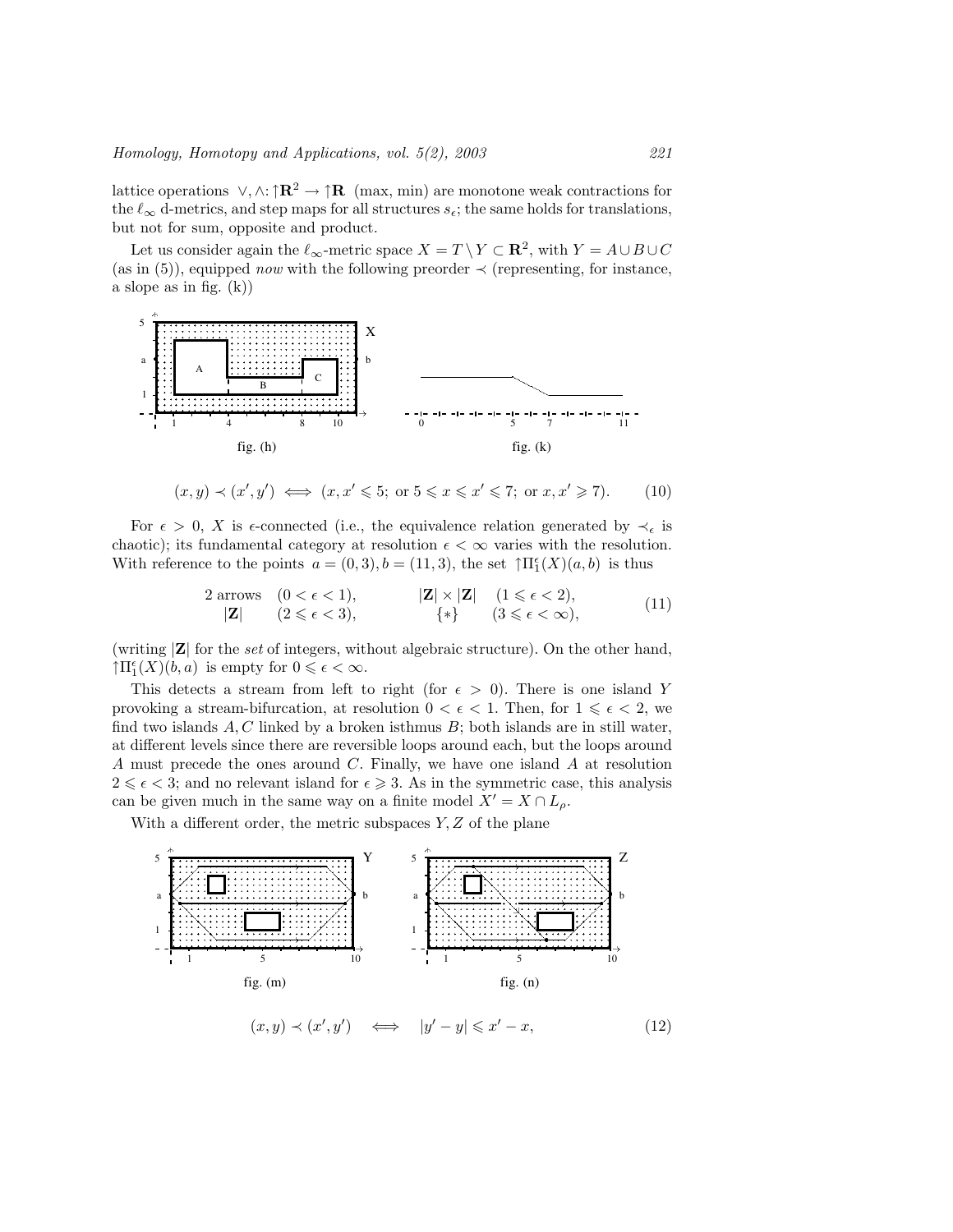have fundamental categories with no arrows from b to a, and

$$
\begin{array}{lll}\n\uparrow \Pi_1^{\epsilon}(Y)(a,b): & 3 \text{ arrows} & (0 < \epsilon < 1), & 1 \text{ arrow} & (1 \leqslant \epsilon < \infty), \\
\uparrow \Pi_1^{\epsilon}(Z)(a,b): & 4 \text{ arrows} & (0 < \epsilon < 1), & 1 \text{ arrow} & (1 \leqslant \epsilon < \infty),\n\end{array} \tag{13}
$$

detecting, at sufficiently fine resolution  $(0 < \epsilon < 1)$  two islands in a stream, either at comparable levels or at different levels, respectively. This analysis is quite similar to the one given in [5], fig. 14, for a similar object viewed as a model of execution paths of concurrent automata: a topological space equipped with a "local order" (an open covering whose subsets are coherently ordered).

Ordered metric spaces can also be used to model space-time. Interpreting the examples above,  $Y$  and  $Z$ , in a classical sense, with fixed frame and bounded velocity, one can view the abscissa as time, the ordinate as position in a 1-dimensional space, the order as the possibility of going from  $(x, y)$  to  $(x', y')$  with velocity  $\leq 1$ . The two forbidden rectangles are now obstacles in the line, with a limited duration. Coordinates are expressed with respect to a "material rest frame", linked with the physical 1-dimensional body under examination; in this frame there is a finite speed limit, settled at 1 by a suitable choice of units for time and length. (The same description also makes sense in a relativistic model with fixed observer.)

## 7. Step images

A step metric space  $X = (X, d, \prec)$ , equipped with a metric and a precedence relation, can model more general directed images, also having non-reversible loops.

The category  $sMtr$  of step metric spaces has again a natural embedding in  $\uparrow Mtr$ 

$$
U: sMtr \to \uparrow Mtr,
$$
  
\n
$$
\delta(x, x') = \inf \{ \sum_{i=1,\dots,n} d(x_{i-1}, x_i) \mid x = x_0 \prec x_1 \prec \dots \prec x_n = x' \},
$$
\n
$$
(14)
$$

extending the one of pMtr (inf is taken in  $[0, \infty]$ , and  $\inf(\emptyset) = \infty$ ).  $\mathcal{S}^1$  can be obtained in this way from the (symmetric) geodetic distance and a counter-clockwise precedence relation  $x \prec_C x'$  (meaning that the counter-clockwise arc from x to x' is "small", in some fixed, arbitrary sense). The fundamental category of a step metric space, at resolution  $\epsilon$ , is again  $\uparrow \Pi_1^{\epsilon}(X) = \uparrow \Pi_1(s_{\epsilon}UX)$ .

For example, take now the metric space  $X$  (as in (5)) equipped with the following precedence relation (meant to correspond to the same slope as in fig. (k), plus a vortex around  $C$ )

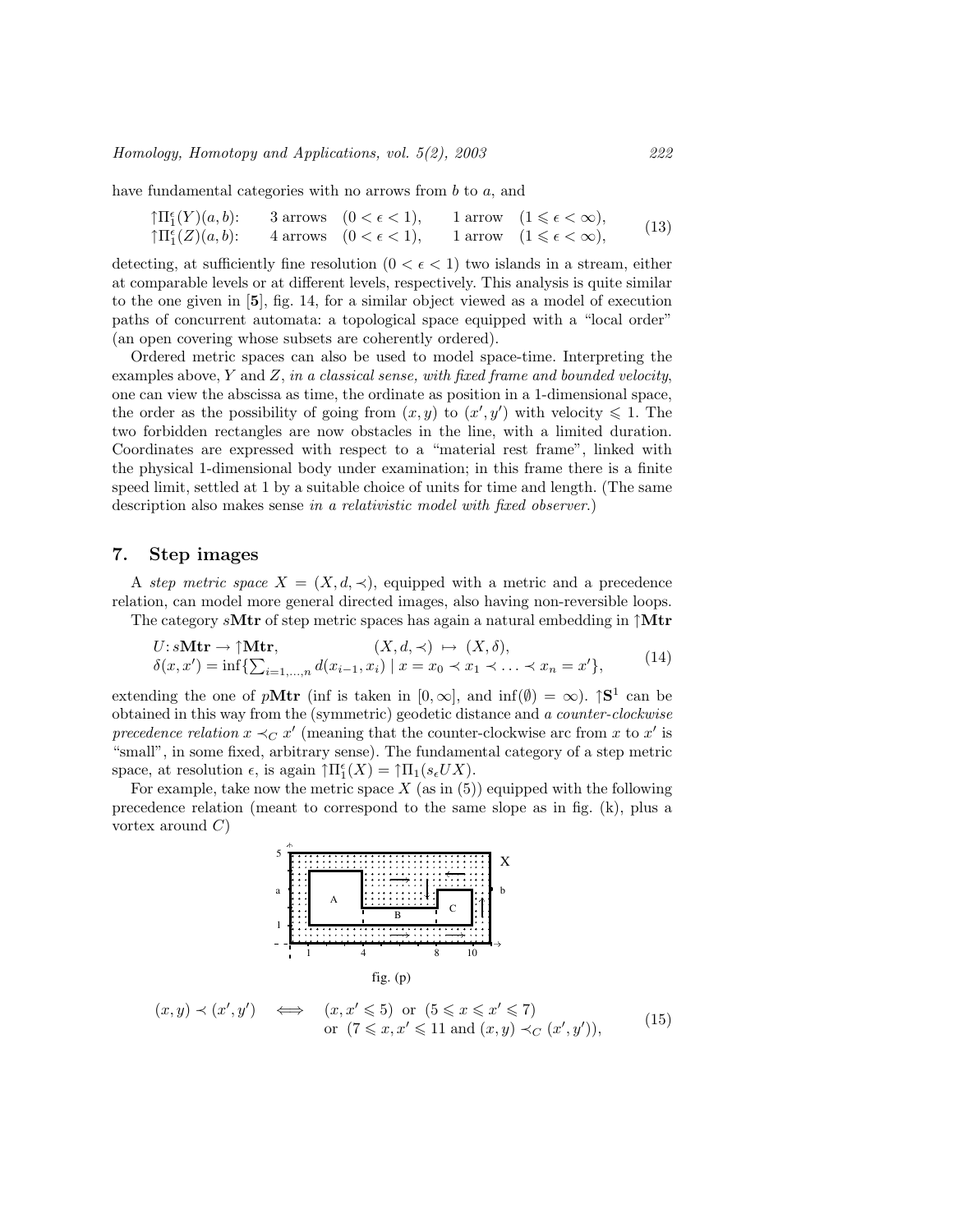where  $\prec_C$  is a counter-clockwise precedence relation around C. With respect to the preorder considered in the previous section, in (10), (11), we obtain different results in two cases, for  $\mathcal{T} \Pi_1^{\epsilon}(X)(a, b)$ 

$$
1 \text{ arrow} \quad (0 < \epsilon < 1), \qquad |\mathbf{Z}| \times |\mathbf{N}| \quad (1 \leq \epsilon < 2), \tag{16}
$$

detecting now, from a to b: one stream, with no bifurcation, at resolution  $0 < \epsilon < 1$ ; two islands  $A, C$ , at different levels, linked by a broken isthmus, with a *vortex* around the second island, for  $1 \leq \epsilon < 2$ ; one island A at resolution  $2 \leq \epsilon < 3$ , in still water; no relevant island for  $\epsilon \geq 3$ .

Note that, since here the precedence relation  $\prec$  is not transitive, using the step relation derived at resolution  $\epsilon$  from the initial metric, instead of  $\delta$ , i.e.  $(x \prec x'$  and  $d(x, x') \leq \epsilon$ , would give less adequate results: e.g., the vortex around C would then be detected at any resolution  $\geq 1$ .

# 8. Concurrency and directed homotopy

The interest of using directed homotopical or homological tools to explore the (generally non-reversible) execution paths of concurrent automata has appeared recently (cf.  $[5, 7, 8, 9]$ ). The fundamental *n*-category of a *directed* simplicial complex recalled above can likely be used to explore concurrent automata, in various ways adapted to the mathematical model one chooses. Here, we sketch one possible way, where concurrent automata are represented by Chu-spaces on the set  $\Sigma = \{-1, 0, 1\} = \{-, 0, +\}$  (for unstarted, active, done), as motivated by Pratt [21]; we shall use the notation and terminology of this paper (which also gives references for the general theory of Chu-spaces; see also [22]).

In fact, such an object  $(A, r, X)$  consists of two sets A (of events), X (of states), and a mapping  $r: A \times X \to \Sigma$  (viewed as a  $\Sigma$ -valued matrix with row-indices in A and column-indices in  $X$ ); it produces a precedence relation on  $X$ 

$$
x \prec_1 x' \iff (\forall a \in A, \; ; 0 \leq r(a, x') - r(a, x) \leq 1), \tag{17}
$$

to which we can associate the edge-path category  $\uparrow \Pi_1(X, \prec_1)$  (more generally, the fundamental n-category  $\prod_n(X,\prec_1)$ . A few elementary examples will show how this can be of use.

(a) Let us start from the free Chu-space on a set of two events  $A = \{a, b\}$ , i.e.  $F(A) = (A, ev, \Sigma^A)$ , where  $\Sigma^A$  is the set of all mappings  $x: A \to \Sigma$  and  $ev: A \times \Sigma \to \Sigma$ is the evaluation  $ev(a, x) = x(a)$ .

There are therefore  $3^2$  states  $x: A \to \Sigma$ , represented by the 9 "faces" (of dimension 0, 1, 2) of a square, as in the left diagram below

$$
-0
$$
\n
$$
-0
$$
\n
$$
0
$$
\n
$$
0
$$
\n
$$
0
$$
\n
$$
0
$$
\n
$$
0
$$
\n
$$
0
$$
\n
$$
0
$$
\n
$$
0
$$
\n
$$
0
$$
\n
$$
0
$$
\n
$$
0
$$
\n
$$
0
$$
\n
$$
0
$$
\n
$$
0
$$
\n
$$
0
$$
\n
$$
0
$$
\n
$$
0
$$
\n
$$
0
$$
\n
$$
0
$$
\n
$$
0
$$
\n
$$
0
$$
\n
$$
0
$$
\n
$$
0
$$
\n
$$
0
$$
\n
$$
0
$$
\n
$$
0
$$
\n
$$
0
$$
\n
$$
0
$$
\n
$$
0
$$
\n
$$
0
$$
\n
$$
0
$$
\n
$$
0
$$
\n
$$
0
$$
\n
$$
0
$$
\n
$$
0
$$
\n
$$
0
$$
\n
$$
0
$$
\n
$$
0
$$
\n
$$
0
$$
\n
$$
0
$$
\n
$$
0
$$
\n
$$
0
$$
\n
$$
0
$$
\n
$$
0
$$
\n
$$
0
$$
\n
$$
0
$$
\n
$$
0
$$
\n
$$
0
$$
\n
$$
0
$$
\n
$$
0
$$
\n
$$
0
$$
\n
$$
0
$$
\n
$$
0
$$
\n
$$
0
$$
\n
$$
0
$$
\n
$$
0
$$
\n
$$
0
$$
\n
$$
0
$$
\n
$$
0
$$
\n
$$
0
$$
\n
$$
0
$$
\n
$$
0
$$
\n
$$
0
$$
\n
$$
0
$$
\n
$$
0
$$
\n
$$
0
$$
\n
$$
0
$$
\n<math display="</math>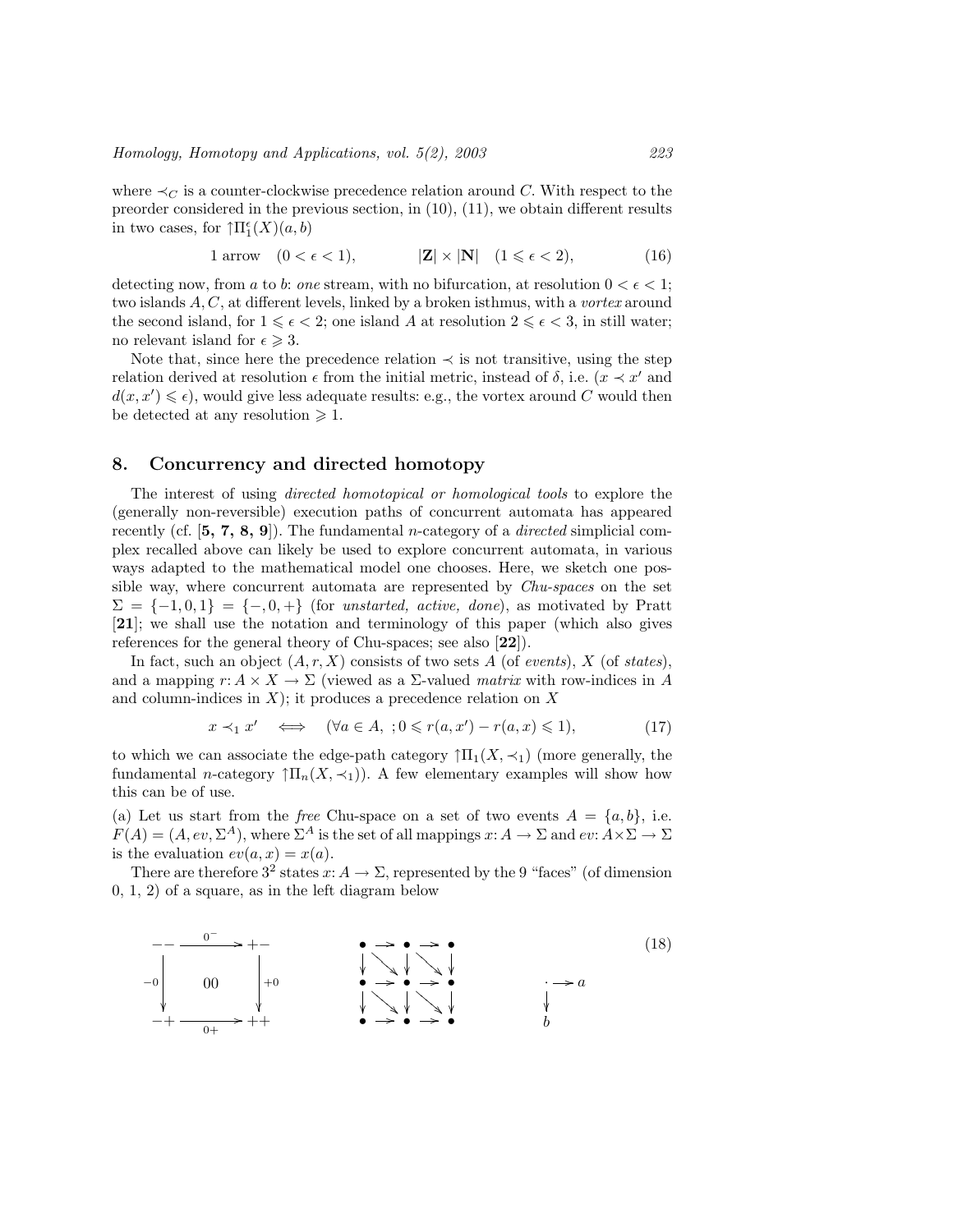its vertices are the 4 pure states  $x: A \to \{-, +\} = \{-1, 1\}$ , each represented by a point  $(x_a, x_b) \in \{-1, 1\}^2$ , specifying whether the events a, b are unstarted or done; its edges in direction  $a$  (or  $b$ ) correspond to operating the single event  $a$  (or  $b$ ), while the whole square (labelled 00) corresponds to operating both events.

The associated precedence relation on the set of states  $X = \Sigma^A$  is represented in the second diagram above, as a simple directed graph; the generic hom-set  $\uparrow \Pi_1(X, \prec_1)(x, x')$  of the fundamental category has one arrow if  $x \leq x'$  (meaning that  $r(u, x) \leq r(u, x')$ , for  $u = a, b$ ), no arrow otherwise. Thus, as it happens for any Chu-space free on a set of events, the fundamental category simply amounts to the order relation  $\leq$  generated by the precedence relation  $\prec_1$ .

(b) Consider now the Chu-space  $(A, r, X)$  obtained from (a) by precluding the possibility of operating both events at the same time: same  $A = \{a, b\}$ , but  $X = \Sigma^A \setminus \{00\}$ 



Here, the hom-set  $\uparrow \Pi_1(X, \prec_1)(--,++)$  has 2 arrows: the path through the pure state  $+-$  (operate a, then b) and the path through the pure state  $-+$  (operate b, then a) are no longer homotopically equivalent, as they cannot be deformed one into the other, through "operate a and b ".

(c) Less simply, if we take three events  $A = \{a, b, c\}$  and let  $X = \Sigma^A \setminus \{000\}$ , taking out of  $F(A)$  the state of simultaneous operation of a, b, c, one can see that  $\uparrow \Pi_1(X, \prec_1)$ )(−−−, +++) has 1 arrow (one can deform any path into any other, moving around 2-dimensional faces; but now the 2-category  $\int \prod_2(X,\prec_1)$  is not trivial.

(d) With  $A = \{a, b, c\}$  and  $X = \Sigma^A \setminus \{000, \pm 00, 0 \pm 0, 00 \pm \},$  i.e. preventing the simultaneous operation of any two or three events,  $\uparrow \Pi_1(X, \prec 1)(---, +++)$  has six arrows, corresponding to the permutations of A.

It is now relevant to note that a general Chu-space  $C = (A, r, X)$  is related to the free object  $F(A)$  on its underlying set of events by the counit of the adjunction

$$
(idA, r^{\bullet}) : (A, ev, \Sigma^{A}) \to (A, r, X),
$$
  

$$
r^{\bullet} : X \to \Sigma^{A}, \qquad r^{x} = r(-, x) : A \to \Sigma.
$$
 (20)

C is said to be extensional (and viewed as representing a "progress graph" of concurrent processes) if  $r^{\bullet}$  is injective, so that we can identify a state x with the corresponding column  $r^x$  of the matrix r. Then,  $(A, r, X)$  is viewed as sculpted from the free object  $F(A)$ , taking out unwanted states from  $\Sigma^A$ ; and the fundamental category  $\uparrow \Pi_1(X, \prec_1)$  explores a step-subset of the |A|-dimensional cube  $(\Sigma^A, \prec_1)$ , which may no longer be homotopically trivial. (The dual notion, when  $r_{\bullet} : A \to \Sigma^{X}$ is injective, is called separable.)

Finally, let us note that the procedure  $(A, r, X) \mapsto (X, \prec 1)$  is the object-function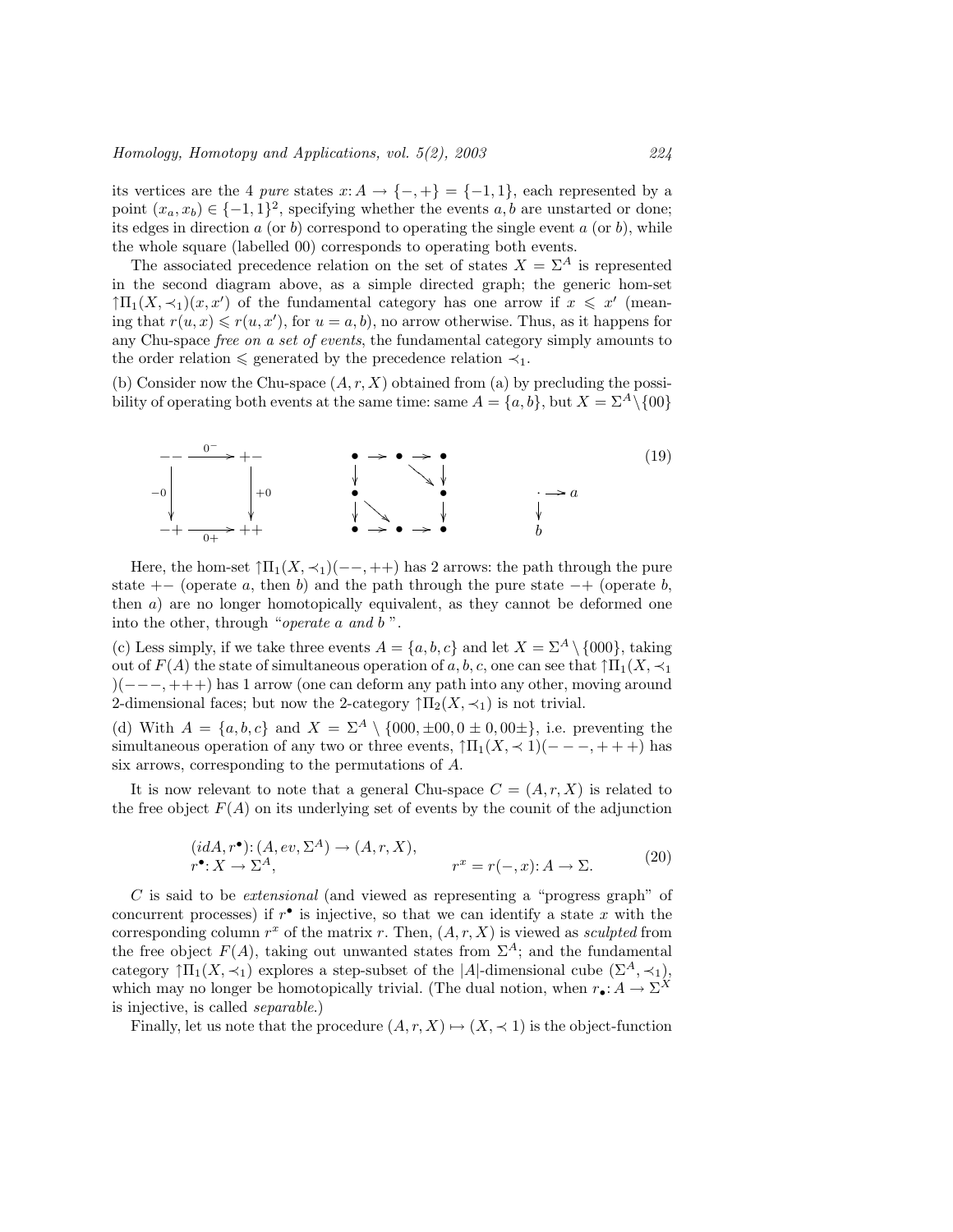of a contravariant functor  $s_1^*$ : Chu<sub> $\Sigma \to$ </sub>Stp<sup>op</sup>, from Chu-spaces to step sets (which is faithful on separable Chu-spaces).

More generally, there is a family of such functors  $s^*_\epsilon:$  Chu<sub> $\Sigma \to$ </sub> St $p^{op}$  ( $0 \leqslant \epsilon \leqslant$  $\infty$ ), which can be used to define the *n*-fundamental categories *at resolution*  $\epsilon$  of a Chu-space,  $\inf_n(X) = \inf_n(X, \prec_{\epsilon})$ , and distinguish the *size* of singularities. These functors  $s_{\epsilon}^*$  derive from a contravariant functor  $m^*$  with values in the category of preordered metric spaces, and hence of d-metric ones, composed with  $s_{\epsilon}$ : ↑Mtr  $\rightarrow$ Stp  $(in (8))$ 

$$
m^*(A, r, X) = (X, d, \leq), \qquad m^*(f, g) = g,
$$
  
\n
$$
d(x, x') = \sup_a |r(a, x) - r(a, x')|,
$$
  
\n
$$
x \leq x' \iff (\forall a, r(a, x) \leq r(a, x')),
$$
\n(21)

$$
\delta(x, x') = \sup_{a} (r(a, x') - r(a, x)), \text{ when } r(a, x) \le r(a, x') \quad (\forall a),
$$
  
 
$$
\delta(x, x') = \infty, \text{ otherwise.}
$$
 (22)

(Note that the preorder  $\leq$  is an order if and only if  $(A, r, X)$  is extensional, if and only if the metric  $d$  is definite positive.) We only have to verify that  $m^*$  is well-defined on an arbitrary Chu-map  $(f, g)$ :  $(A, r, X) \rightarrow (B, r, Y)$ , consisting of two mappings  $f: A \to B, g: Y \to X$  such that  $r(a, g(y)) = s(f(a), y)$  (for  $a \in A, y \in Y$ ); then  $g: Y \to X$  is indeed a weak contraction and monotone:

$$
d(g(y), g(y')) = \sup_{a} |r(a, g(y)) - r(a, g(y'))|
$$
  
= 
$$
\sup_{a} |s(f(a), y) - s(f(a), y')|
$$
  
\$\leq\$ 
$$
\sup_{b} |s(b, y) - s(b, y')| = d(y, y'),
$$
 (23)

$$
y \leq y' \Rightarrow (\forall a, s(f(a), y) \leq s(f(a), y'))\Rightarrow (\forall a, r(a, g(y)) \leq r(a, g(y')) \Rightarrow g(y) \leq g(y').
$$
\n(24)

# 9. Images and combinatorial homology

Also the homology at variable resolution  $H_n^{\epsilon}(X) = H_n(t_{\epsilon}X)$  of a metric subspace  $X \subset \mathbb{R}^n$  can be of interest within image analysis, as showed by the examples below. Of course,  $H_1^{\epsilon}(X)$  yields less fine results than the fundamental group (by Hurewicz); but, in higher dimension, homology is generally easier to compute, as the Mayer-Vietoris sequence is much simpler than the higher extensions of van Kampen (cf. Brown-Higgins [3]).

Let us consider, as in (5), the closed region  $X = T \setminus Y$  of the real plane (with the  $\ell_{\infty}$ -metric), endowed with the  $t_{\epsilon}$ -structure ( $\epsilon > 0$ ).

Then it is easy to prove (as indicated in Section 10 (d)) that  $H_{\epsilon}^{0}(X) \cong \mathbb{Z}$  and  $H_n^{\epsilon}(X) = 0$  for all  $n > 1$ , while  $H_1^{\epsilon}(X)$  gives:

$$
\begin{array}{llll}\n\mathbf{Z} & (0 < \epsilon < 1), \\
\mathbf{Z} & (2 \leqslant \epsilon < 3), \\
\mathbf{Z} & (2 \leqslant \epsilon < 3), \\
\end{array}\n\tag{25}
$$

the generators being provided by the 1-chains associated to the loops which generate  $\pi_1^{\epsilon}(X)$ . These results give the same analysis of the metric space X as provided by the fundamental group (Section 4). Also here, the finite model  $X \cap L_{\rho}$ , as in Section 4, has the same homology groups for  $\epsilon \geq \rho$  (and the same analysis).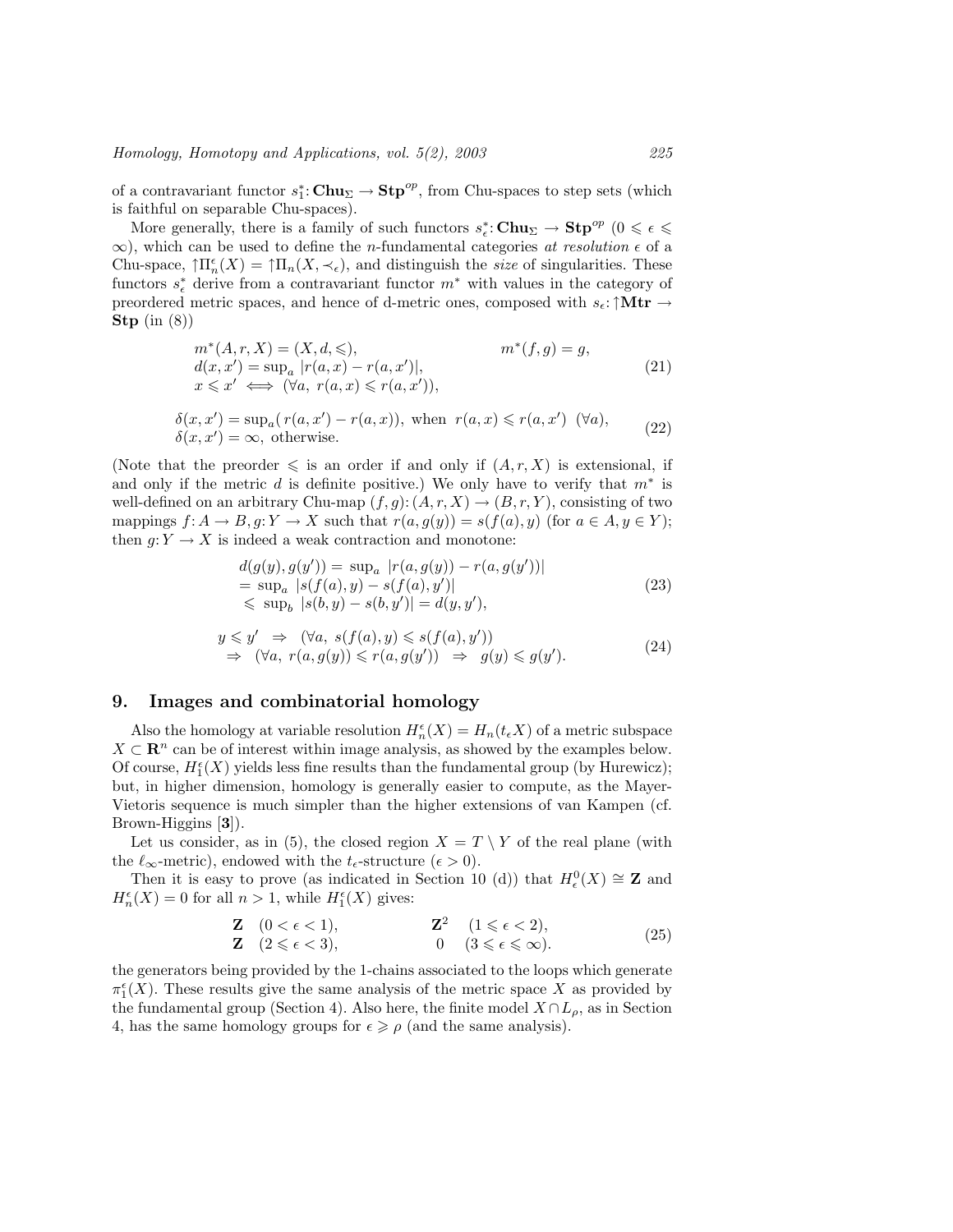Homology, Homotopy and Applications, vol. 5(2), 2003 226

Similarly, one proves that the *solid* metric subspace  $X' \subset \mathbb{R}^3$ 

$$
X = T' \setminus Y', \qquad T' = [0, 11] \times [0, 5]^2, \qquad Y' = A' \cup B' \cup C', A' = [1, 4[\times]1, 4]^2, \qquad B' = [4, 8[\times]1, 2]^2, \qquad C' = [8, 10[\times]1, 3]^2,
$$
 (26)

equipped with the  $t_{\epsilon}$ -structure  $(\epsilon > 0)$ , has  $H_n^{\epsilon}(X') = 0$  for  $n \neq 0, 2$ , while  $H_2^{\epsilon}(X')$ gives the same results as in (25).

The analysis is analogous to the previous one, 1 dimension up: our object presents one cavity Y', at resolution  $0 < \epsilon < 1$ ; then two cavities A', C' connected by a thin channel  $(1 \leq \epsilon < 2)$ ; or one cavity A' with a negligible appendix  $(2 \leq \epsilon < 3)$ ; and finally no relevant cavity, for  $\epsilon \geq 3$ .

# 10. Computing homotopy and homology

Combinatorial homotopy and homology can be directly computed, without recurring to topological realisations (examined in the next section). We show now how this can be done, by recalling some instruments introduced or studied in  $[10, 11]$ : telescopic homotopies and combinatorial versions of the van Kampen and Mayer-Vietoris theorems.

(a) Telescopic homotopies ([10], Section 3). The simplicial complexes  $\mathbb{Z}^n$  and  $\mathbb{R}^n$ are contractible (homotopy equivalent to the singleton). This can be shown by homotopies based on lattice operations, quite different from the usual topological contraction  $\varphi: [0,1] \times \mathbf{R}^n \to \mathbf{R}^n$ ,  $\varphi(t,x) = tx$ .

To begin with, let  $E$  denote either the integral line  $\bf{Z}$  or the real line  $\bf{R}$ . There is a simple telescopic homotopy

$$
\varphi: 0 \to id: E \to E,\n\varphi(i, x) = 0 \lor (i \land x), \qquad \varphi(i, -x) = -\varphi(i, x) \qquad (x \ge 0),
$$
\n(27)

whose general path  $\varphi(-,x)$  has a positive support, namely  $[0, \rho^+(x)]$ , with  $|x| \le$  $\rho^{+}(x) < |x| + 1$ . (Similarly, any integral or real interval is contractible; and so is any finite product of such intervals.)

Our name comes from the fact that  $\varphi$  can be viewed as a collection of telescopic arms, which stretch down, in the diagram below (for  $E = \mathbf{Z}$ ), at increasing  $i \geqslant 0$ ; the arm at x stabilises at depth  $\rho^+(x)$ 

|          |  |  |  |  | $\cdots$ 0 0 0 0 0 0 0 $\cdots$ ( <i>i</i> =0)                                                                                                                                                                                 | (28) |
|----------|--|--|--|--|--------------------------------------------------------------------------------------------------------------------------------------------------------------------------------------------------------------------------------|------|
|          |  |  |  |  | $\cdots$ -1 -1 -1 0 1 1 1 $\cdots$ (i=1)                                                                                                                                                                                       |      |
|          |  |  |  |  | $\cdots$ -2 -2 -1 0 1 2 2 $\cdots$ (i = 2)                                                                                                                                                                                     |      |
|          |  |  |  |  | $\cdots$ -3 -2 -1 0 1 2 3 $\cdots$ (i=3)                                                                                                                                                                                       |      |
| $\cdots$ |  |  |  |  | the contract of the contract of the contract of the contract of the contract of the contract of the contract of the contract of the contract of the contract of the contract of the contract of the contract of the contract o |      |
|          |  |  |  |  | $\cdots$ -3 -2 -1 0 1 2 3 $\cdots$ $(x \in \mathbf{Z})$ .                                                                                                                                                                      |      |

Now, for the n-dimensional space  $E^n$ , a telescopic homotopy will be any product of 1-dimensional telescopic homotopies (centred at any point) and trivial homotopies. For instance, for  $n = 2$ , consider  $\chi = \varphi \times \varphi$  (centred at the origin) and  $\psi = 0_{id} \times \varphi$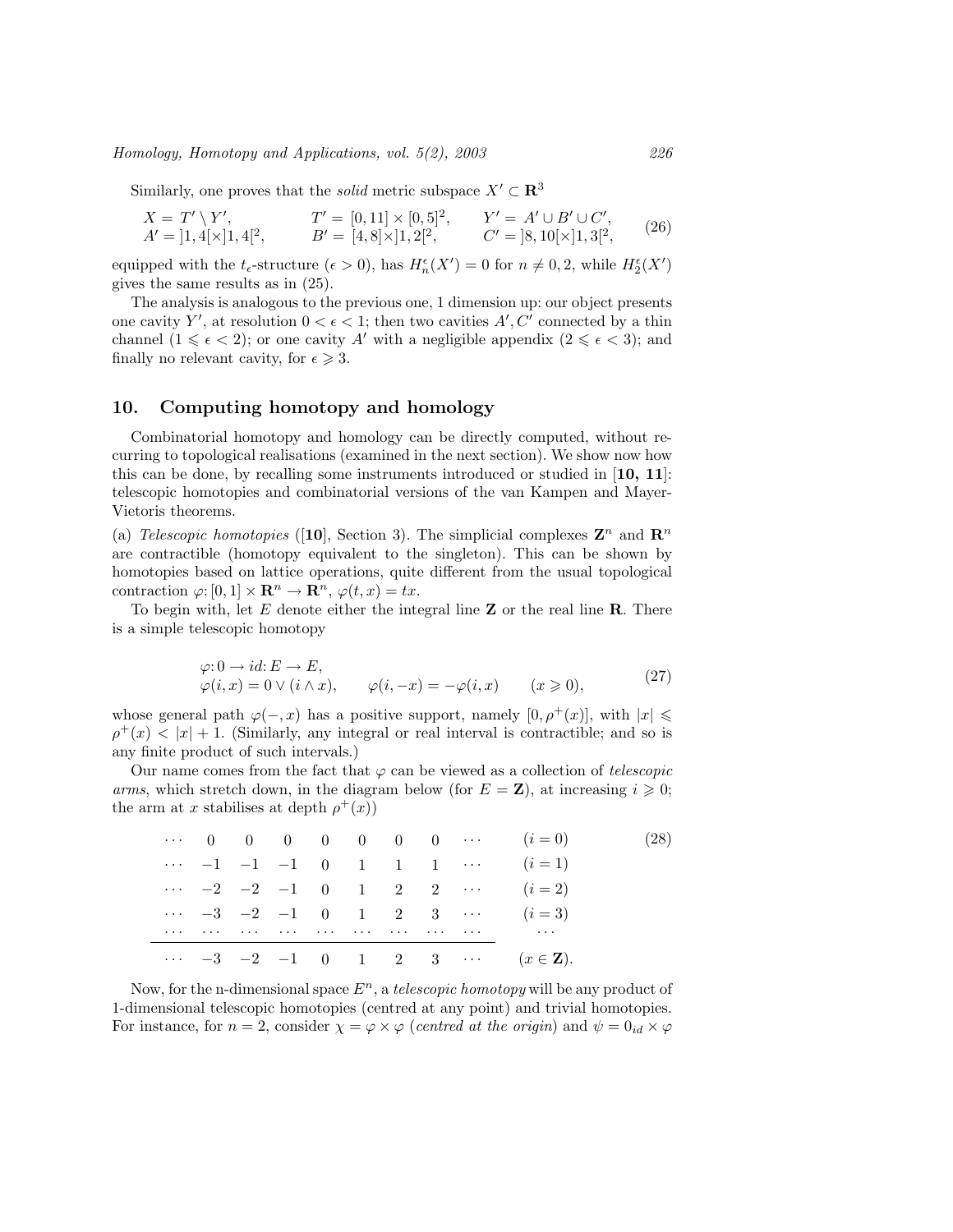Homology, Homotopy and Applications, vol. 5(2), 2003 227

(centred at the horizontal axis)

$$
\chi: 0 \to id: E^2 \to E^2, \qquad \chi(i, x_1, x_2) = (\varphi(i, x_1), \varphi(i, x_2)), \tag{29}
$$

$$
\psi: p_1 \to id: E^2 \to E^2, \qquad \psi(i, x_1, x_2) = (x_1, \varphi(i, x_2)). \tag{30}
$$

Less trivially, to prove that the c-space  $t_{\epsilon}X \subset t_{\epsilon} \mathbb{R}^2$  described in fig. (a) is contractible for  $\epsilon \geqslant 3$ , we need a generalised telescopic homotopy centred at the horizontal axis, with "variable vertical jumps" 1, 3, 1 (all  $\leq \epsilon$  and adjusted to jump over the singularity  $Y = A \cup B \cup C$ .

To make this precise, consider the real or integral line  $t_{\epsilon}E$ , with the  $t_{\epsilon}$ -structure  $({\epsilon} > 0)$ , and a (generalised) telescopic homotopy, with variable jumps, centred at  $a_0$ 

$$
\varphi: p \to id: t_{\epsilon} E \to t_{\epsilon} E,
$$
  
\n
$$
\varphi(i, x) = a_0 \vee (a_i \wedge x) \ (x \ge a_0), \qquad \varphi(i, x) = a_0 \wedge (a_{-i} \vee x) \ (x \le a_0),
$$
\n
$$
(31)
$$

between the constant map  $p(x) = a_0$  and the identity;  $\varphi$  is determined by the *characteristic sequence*  $(a_i)$ , an increasing combinatorial mapping  $a: \mathbf{Z} \to t_{\epsilon}E$  with no lower nor upper bound; it is also determined by its *centre*  $a_0 \in E$  and the sequence of jumps  $s_i = a_i - a_{i-1} \in E$   $(0 \leq s_i \leq \epsilon)$ . This homotopy reduces to the standard telescopic homotopy (1) when  $\epsilon = 1$  and  $a_i = i$ .

Coming back to our example, and letting  $\epsilon \geqslant 3$ , the simplicial complex  $t_{\epsilon}X \subset$  $t_{\epsilon} \mathbf{R}^2$  is telescopic with respect to the horizontal axis, with jumps  $s_1 = 1, s_2 =$  $3, s<sub>3</sub> = 1$  on the second variable (arbitrarily completed), hence homotopy equivalent to its intersection with the horizontal axis, which is plainly contractible.

(b) A combinatorial van Kampen Theorem ([10], 6.4). Let  $X = U \cup V$  be a simplicial complex. If the set  $R \subset |X|$  is *representative* in U, V and U ∩ V (i.e., meets all their path-components), then the following diagram of groupoids (with vertices in  $R$  and functors induced by the inclusions) is a pushout

$$
\Pi_1(U \cap V)|_R \longrightarrow \Pi_1(U)|_R
$$
\n
$$
\downarrow \qquad \qquad \downarrow
$$
\n
$$
\Pi_1(V)|_R \longrightarrow \Pi_1(X)|_R
$$
\n(32)

The proof is similar to the one in R. Brown's text [2], simplified by the fact that here any *n*-dimensional path  $a: \mathbb{Z}^n \to X$  has a *standard* decomposition over the elementary cubes  $\xi$  of its support in  $\mathbb{Z}^n$ : for each of them, because of the hypothesis  $X = U \cup V$ ,  $a(\xi)$  is linked in U or in V; if it is so in both, then it is also linked in  $U \cap V$ . (In the topological case one constructs a non-standard decomposition, invoking the Lebesgue covering theorem).

A similar result holds for the fundamental category of directed simplicial complexes.

(c) Computations. We are now able to compute  $\pi_1^{\epsilon}(X)$  for the metric space  $X = T \backslash Y$ of fig. (c), proving the results stated in 4.2 (one would proceed similarly for fig. (a)).

X is a closed region of the real plane (with the  $\ell_{\infty}$ -metric), endowed with the  $t_{\epsilon}$ -structure. To apply the combinatorial van Kampen theorem, we shall use a fixed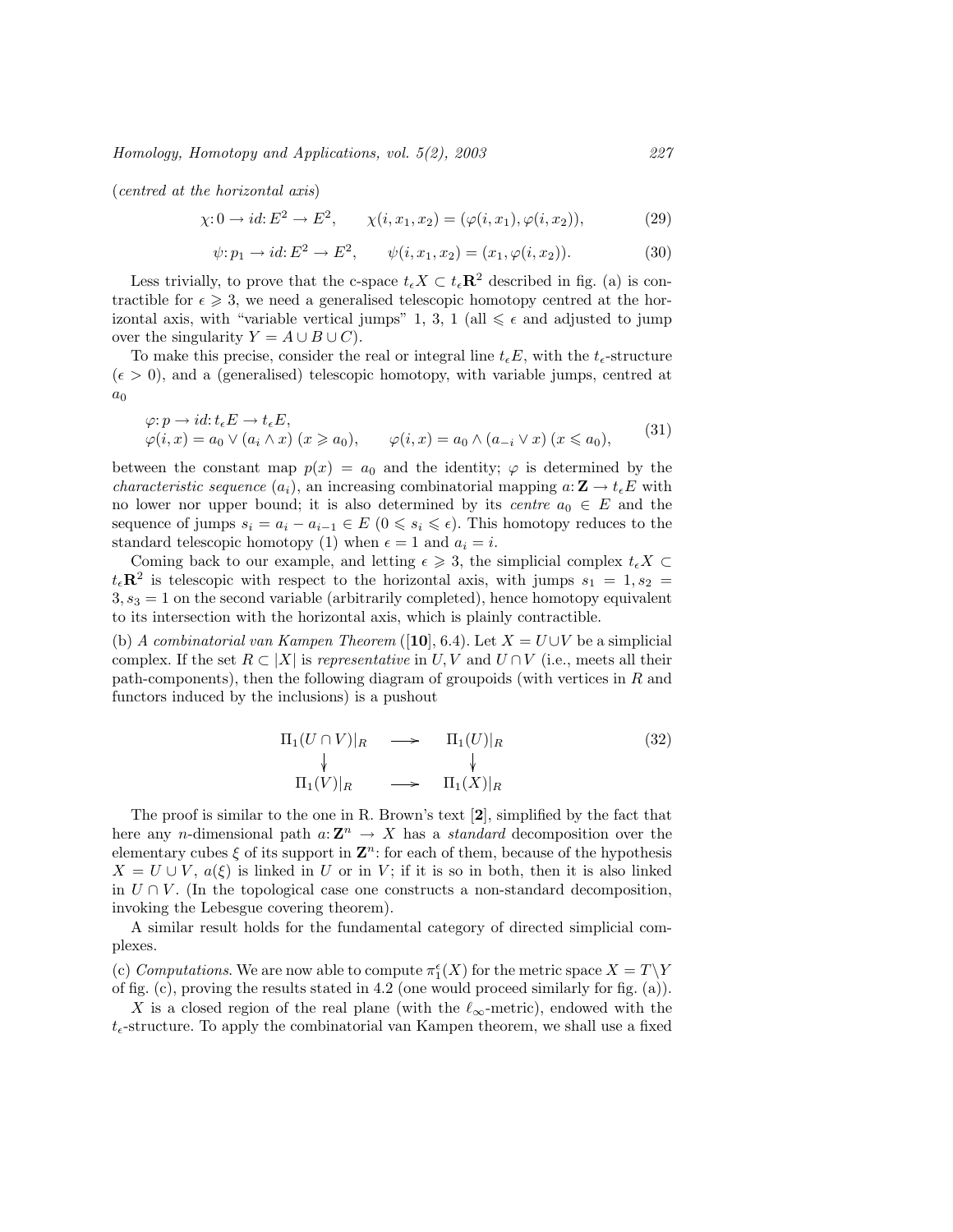$U = \{(x, y) \in X \mid y > 1\} \subset X$  (the dotted region of fig. (q)) and a variable subspace V depending on the resolution. U is  $t_{\epsilon}$ -telescopic with respect to the line  $y = 5$ , with constant jump  $s_i = \epsilon$ , hence contractible.



(i) If  $0 < \epsilon < 1$ , X is covered by U (as above) and  $V = \{(x, y) \in X | y < 2\}$ (in fig. (r)); the latter is contractible (use again a constant jump  $s_i = \epsilon$ ), while  $U \cap V = ([0,1] \times [1,2]) \cup ([10,11] \times [1,2])$  has two connected components, which are contractible. Taking as a representative subset  $R = \{(0, 3/2), (10, 3/2)\}\,$  one deduces that the fundamental group  $\pi_1^{\epsilon}(X)$  is the free group on one generator, represented by a loop around  $A \cup B \cup C$ .

(ii) Let  $1 \leq \epsilon < 2$ . Take  $V = \{(x, y) \in X | y < 3\}$ , which is (connected and)  $t_{\epsilon}$ -telescopic with respect to the horizontal axis (with jumps  $s_i = 1$ ). Thus U, V are contractible, while  $U \cap V$  has three connected components, all contractible. Choosing a representative point in each of them, e.g.  $R = \{(0, 2), (4, 2), (10, 2)\}\,$ one falls in the same computation of the topological fundamental groupoid of the "figure 8"; thus,  $\pi_1^{\epsilon}(X)$  is the free group on two generators, represented by two loops, one around A and the other around C.

(iii) Let  $2 \leqslant e < 3$ . Take  $V = \{(x, y) \in X | y < 4\}$ , which is  $t_{\epsilon}$ -telescopic with respect to the axis  $y = 0$ , with vertical jumps  $s_1 = 1, s_2 = 2, s_3 = 1$  (to jump over  $B\cup C$ ). Thus, U and V are contractible while  $U\cap V$  has two contractible components.  $\pi_1^{\epsilon}(X)$  is the free group on one generator, represented by a loop around A.

(iv) Finally, for  $\epsilon \geq 3$ , we have already seen that X is contractible.

(d) The Mayer-Vietoris sequence ([23], ch. 4). A simplicial complex  $X = U \cup V$ has the usual exact M-V sequence (with the obvious meaning of round and square brackets)

$$
\cdots \to H_n(U \cap V) \xrightarrow{(i_*,j_*)} (H_n U) \oplus (H_n V) \xrightarrow{[u_*,-v_*]} H_n X \xrightarrow{\Delta} \cdots \qquad (33)
$$

the maps  $i: U \cap V \to U$ ,  $j: U \cap V \to V$ ,  $u: U \to X$ ,  $v: V \to X$  are inclusions, and the *connective*  $\Delta$  is easily described.

The homology of the family of simplicial complexes  $t_{\epsilon}X$  ( $\epsilon > 0$ ) considered above (in (c)) can now be computed with the same covers, finding the results stated in (25).

## 11. Topological realisations

Simplicial complexes have various topological realisations, which can be of help in computing their homotopy or homology groups.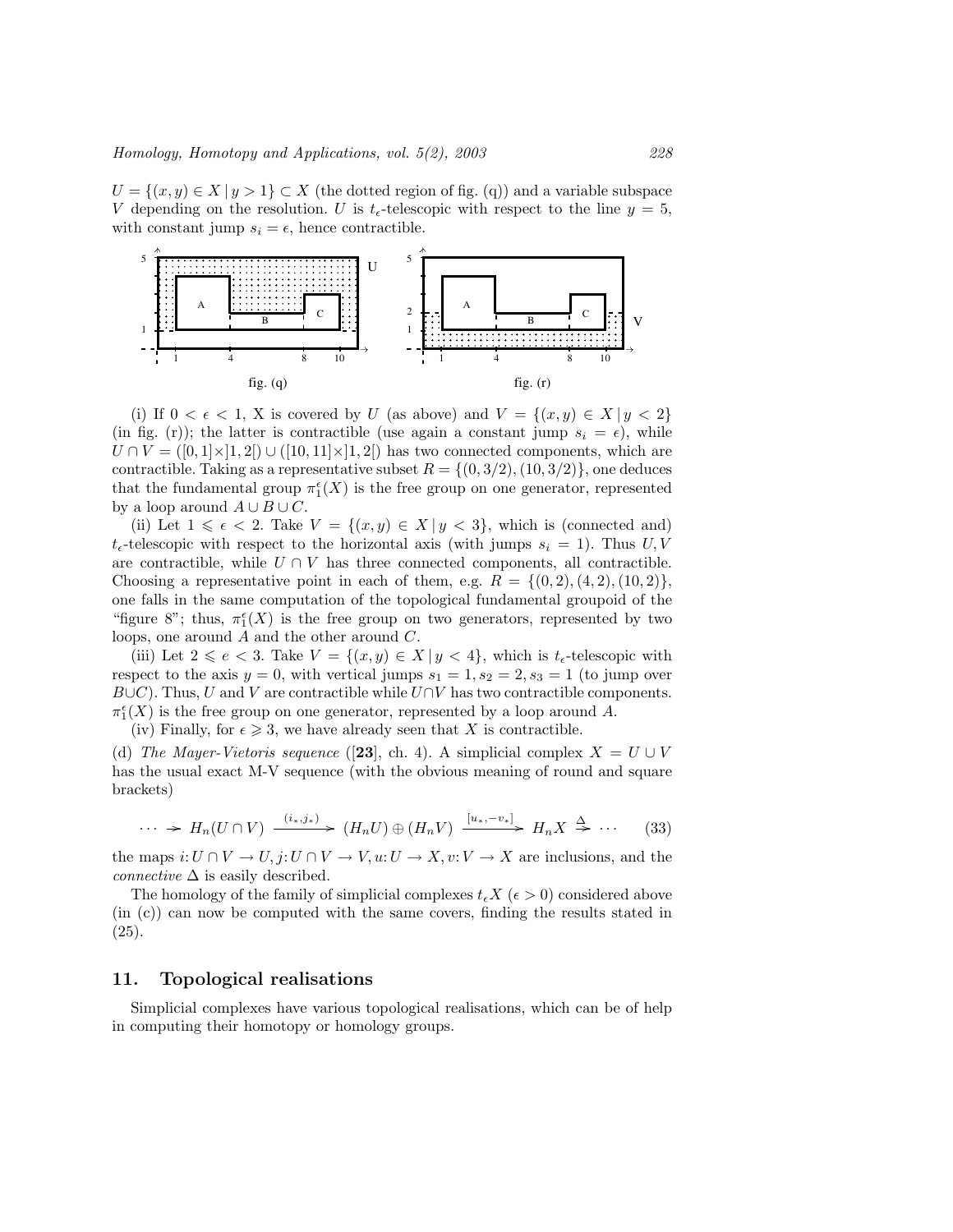(a) Geometric realisation. A simplicial complex X has a classical geometric realisation  $\mathcal{R}X$  ([23], ch. 3), obtained by gluing together a topological simplex (tetrahedron)  $\Delta(\xi)$  of dimension n, for each linked part  $\xi$  having  $n + 1$  elements, so to preserve the inclusion of linked parts. For a pointed simplicial complex, there is a natural isomorphism  $\pi_n(X) \to \pi_n(\mathcal{R}X)$  between our combinatorial homotopy groups and the classical, topological ones  $(10)$ , Thm. 6.6); the similar result for the homology (of non-pointed objects) is well-known (cf. [23]; or [11], 2.2).

But this realisation, theoretically relevant to connect our intrinsic homotopy groups to the classical theory of simplicial complexes, is often not effective for the present applications: excepting a few elementary cases (like  $\mathcal{R}(\mathbf{Z}) = \mathbf{R}, \mathcal{R}(C_k) =$ S<sup>1</sup>), the geometric realisation of our c-spaces is too big to be of interest. To wit, each elementary square of  $\mathbb{Z}^2$  (a chaotic c-space on four points) is turned into a solid tetrahedron, while  $\mathbb{Z}^2$  is realised as a 3-dimensional pasting of tetrahedra along edges; similarly,  $\mathbf{Z}^n$  is turned into a topological space of dimension  $2n - 1$ . Less "tame" c-spaces, like  $t_1\mathbf{R}$  or a continuous region of the plane, as in fig. (a) or (c), are realised as huge infinite-dimensional spaces.

Homotopically, all this is already a problem, as the realisation may be of scarce help in computing the homotopy groups. Geometrically, it is even worse: regions of  $\mathbb{Z}^2$  and  $\mathbb{Z}^3$ , as produced by scanning a land or a solid object, are important for image analysis; we do not want to reconstruct them as 3- or 7-dimensional spaces, respectively.

(b) McCord realisation. On the other hand, McCord's "finite type" representation [20] could be of more use. Now, c-spaces are realised as locally finite  $T_0$  Alexandroff spaces, having again the correct homotopy and homology groups. Finite objects are turned into finite spaces: for instance, the k-point circle  $C_k$  is represented by a topological space with  $2k$  points, corresponding to the vertices and edges of a  $k$ -gon; the vertices are open, while the least neighbourhood of an edge consists of itself and its two vertices.

(c) Spot dilations. Finally, there is a construction which realises simplicial complexes on regions X of  $\mathbb{R}^n$  as topological subspaces of  $\mathbb{R}^n$  itself and often allows for an easy calculation of the fundamental group: a dilation operator, as used in mathematical morphology (cf.  $[13, 6]$ ), which expands X to a union of discs. The efficiency of this procedure for the c-spaces considered here should be compared with the hugeness of their geometric realisation, infinite-dimensional in the continuous cases; on the other hand, of course, the geometric realisation is general and - theoretically - works for all homotopy groups, while the present comparison is limited (necessarily) to particular metric c-spaces and (presently, at least) to  $\pi_0, \pi_1$ .

Let  $\epsilon > 0$  and let X be a pointed subset of a normed real vector space E, with metric d. The open-spot dilation  $D_{\epsilon}^-(X)$  and the closed-spot dilation  $D_{\epsilon}(X)$  of X in  $E$  will be the following (pointed) metric subspaces, obtained as a union of  $d$ -discs of radius  $\epsilon/2$ 

$$
D_{\epsilon}^{-}(X) = D_{\epsilon}^{-}(X,d) = \{ y \in E \mid d(x,y) < \epsilon/2 \text{ for some } x \in X \} \supset X, \tag{34}
$$

$$
D_{\epsilon}(X) = D_{\epsilon}(X, d) = \{ y \in E \mid d(x, y) \le \epsilon/2 \text{ for some } x \in X \} \supset X. \tag{35}
$$

At present, we are only able to give a general result for  $\pi_1$  (and  $\pi_0$ ) and the first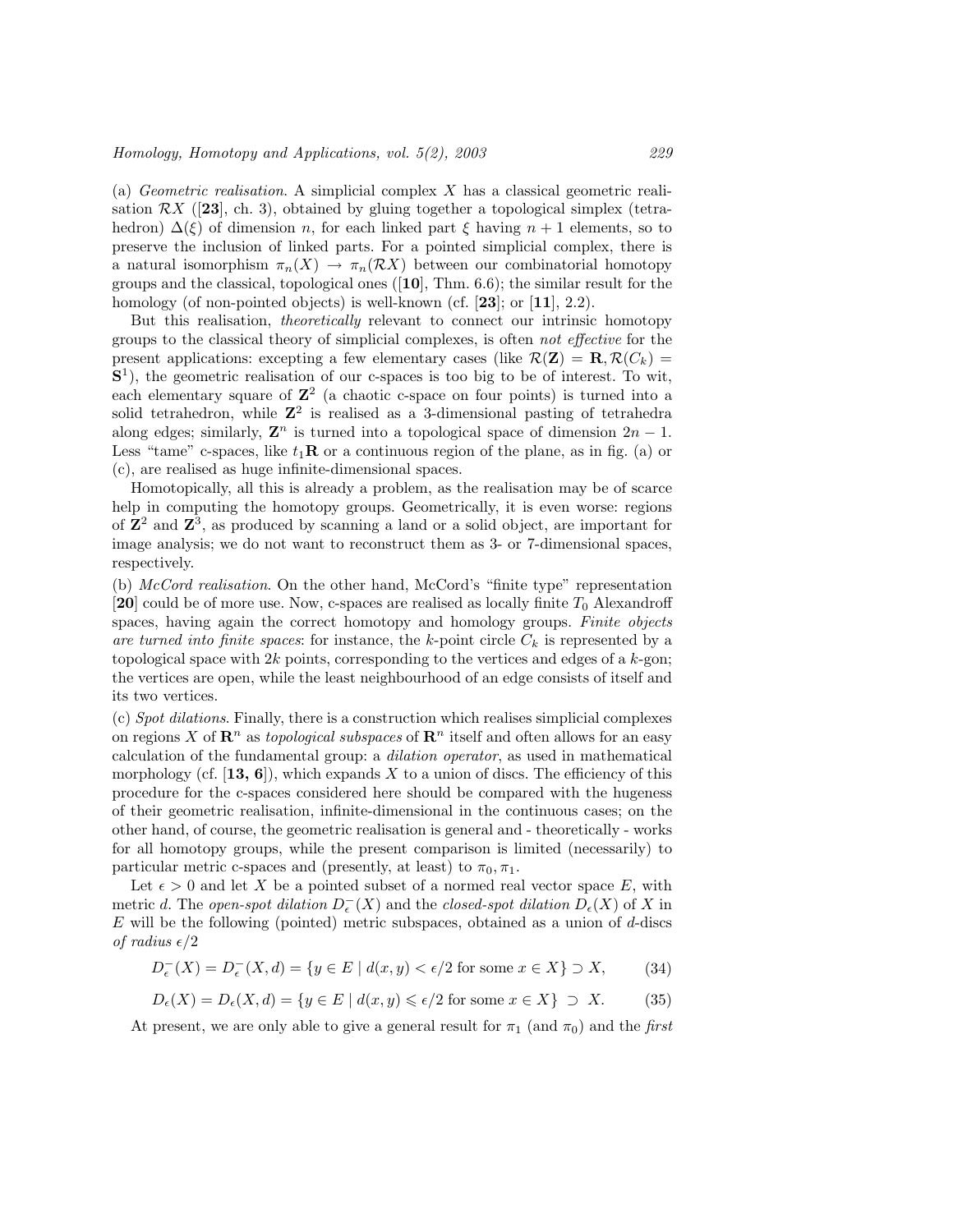operator  $D_{\epsilon}^-$ . Say that X is  $t_{\epsilon}$ -closed in E if  $D_{\epsilon}^-(X)$  contains the convex envelope of all linked subsets of  $t_{\epsilon}X$ , so that there is a continuous mapping, defined on the geometric realisation  $\mathcal{R}(t_{\epsilon}X)$ 

$$
f_{\epsilon} : \mathcal{R}(t_{\epsilon}X) \to D_{\epsilon}^{-}(X), \tag{36}
$$

extending the identity of X and affine on each simplex  $\Delta(\xi)$  of the domain. There is then a canonical isomorphism  $\pi_1(t_{\epsilon}X) \cong \pi_1(D_{\epsilon}^{-}X)$  ([10], thm. 7.5).

The applications are straightforward. Take  $E_p = (\mathbf{R}^2, d_p)$  with the  $\ell_p$ -norm  $(1 \leq$  $p \leq \infty$ ) and its continuous region X of fig. (c). Then, X is  $t_{\epsilon}$ -closed in  $E_p$ , for  $p < \infty$ and all  $\epsilon$  different from 1, 2, 3. It would be interesting to have a similar result for the closed-spot dilation, i.e. an isomorphism  $\pi_1(t_\epsilon X) \cong \pi_1(D_\epsilon X)$  under sufficiently general hypotheses, satisfied by our examples (where this coincidence appears to hold for the  $\ell_{\infty}$ -norm, without exceptions at critical values). Here it is not sufficient to assume that  $D_{\epsilon}X$  contain the convex envelope of all linked subsets of  $t_{\epsilon}X$ . In fact, for  $\epsilon = 1$ , this condition holds for  $X = \{0\} \cup [1, 2] \subset \mathbf{R}$ ; but  $t_1 X$  has two path components, while the metric space  $D_1X = [-1/2, 5/2]$  is connected; it is easy to deduce a 2-dimensional counterexample, with different  $\pi_1$ . However, the previous condition might be sufficient for a *compact X*, which would include cases as the space of fig. (c).

# References

- [1] F. Borceux, Handbook of categorical algebra 1-3, Cambridge Univ. Press, Cambridge 1994.
- [2] R. Brown, Topology, Ellis Horwood, Chichester 1988.
- [3] R. Brown P.J. Higgins, Colimit theorems for relative homotopy groups, J. Pure Appl. Algebra 22 (1981), 11-41.
- [4] S. Eilenberg G.M. Kelly, Closed categories, in: Proceedings of the Conference on Categorical Algebra, La Jolla 1965, Springer 1966, 421-562.
- [5] L. Fajstrup E. Goubault M. Raussen, Algebraic topology and concurrency, Preprint 1999.
	- http://www.di.ens.fr/˜goubault/
- [6] P. Frosini M. Mulazzani, Size homotopy groups for computation of natural size distances, Bull. Belg. Math. Soc. Simon Stevin 6 (1999), 455-464.
- [7] P. Gaucher, Homotopy invariants of higher dimensional categories and concurrency in computer science, Math. Struct. in Comp. Science 10 (2000), 481-524.
- [8] P. Gaucher, Combinatorics of branchings in higher dimensional automata, Theory Appl. Categ. 8 (2001), No. 12, 324-376 (electronic). http://tac.mta.ca/tac/
- [9] P. Gaucher E. Goubault, Topological Deformation of Higher Dimensional Automata, Preprint 2001. http://www-irma.u-strasbg.fr/˜gaucher/diCW.ps
- [10] M. Grandis, An intrinsic homotopy theory for simplicial complexes, with applications to image analysis, Appl. Categ. Structures 10 (2002), 99-155.